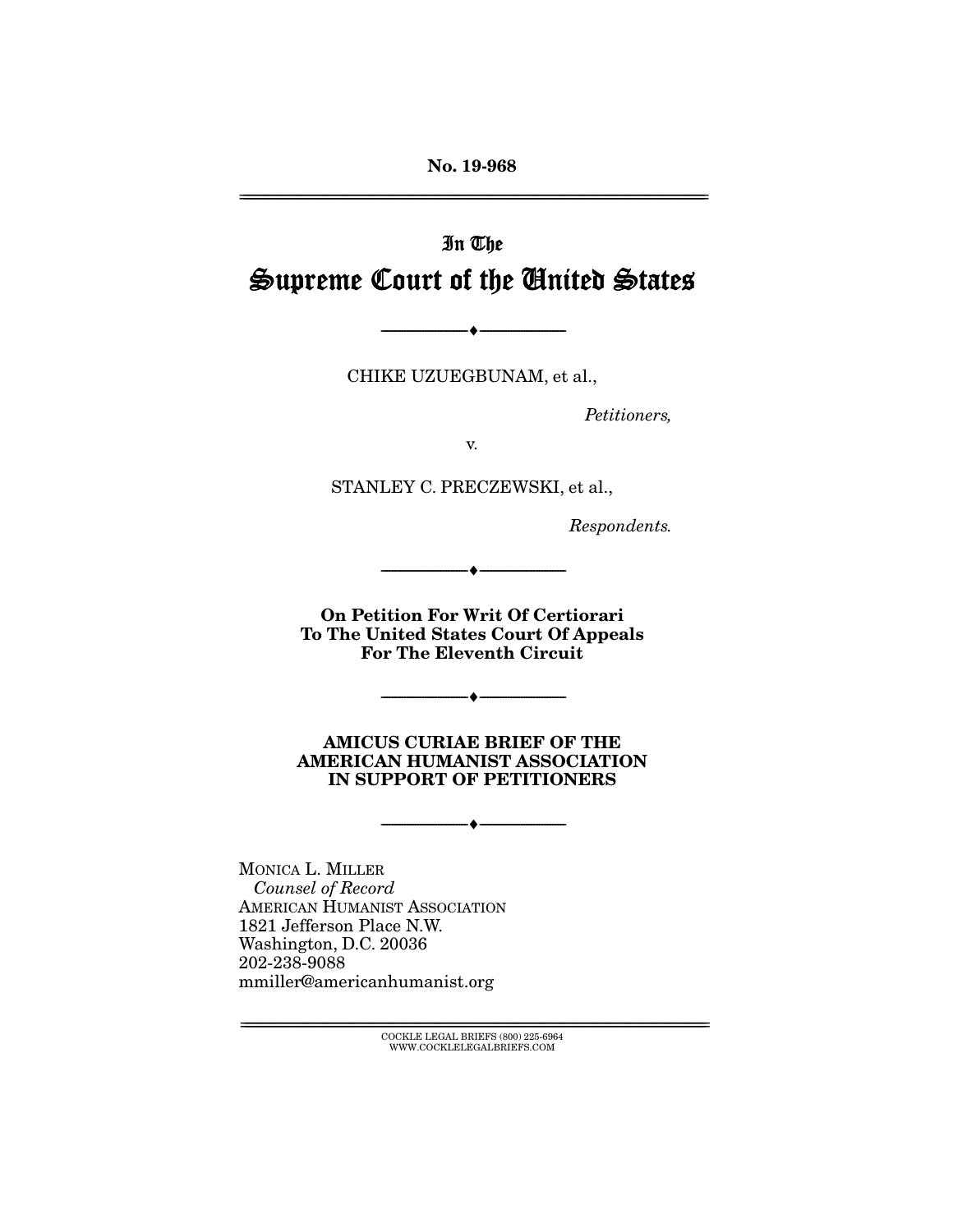#### **QUESTION PRESENTED**

Eight circuits hold that nominal-damages claims<br>challenging the past enforcement of unconstitutional laws or policies present justiciable controversies. Two circuits have an exception if the policies have not been applied against the plaintiff. Only the Eleventh Circuit—which admits that all "the circuit courts that have reached this issue have taken a position contrary" to its own—declares nominal-damages claims moot, closing the courthouse to plaintiffs whose constitutional rights have been violated. *Flanigan's Enters.*,<br>Inc. v. City of Sandy Springs 868 F.3d 1948, 1967 p. 10 *Inc. v. City of Sandy Springs*, 868 F.3d 1248, 1267 n.19  $(1 + 1)$ th Circ 2017) (en bancon).

 Six circuits hold that a government's policy change same rule unless the government has never enforced its policy against the plaintiff. The Eleventh Circuit alone holds that, unless they caused damages, government officials are never liable when they change an unconstitutional policy after being sued. The question  $\frac{1}{2}$  constant being policies being such such  $\frac{1}{2}$  and  $\frac{1}{2}$ presented is:

Does a government's post-filing change in an un-<br>constitutional policy moot nominal-damages claims that vindicate the government's past violation of a plaintiff's First Amendment right?  $p$  and  $p$  and  $p$   $\alpha$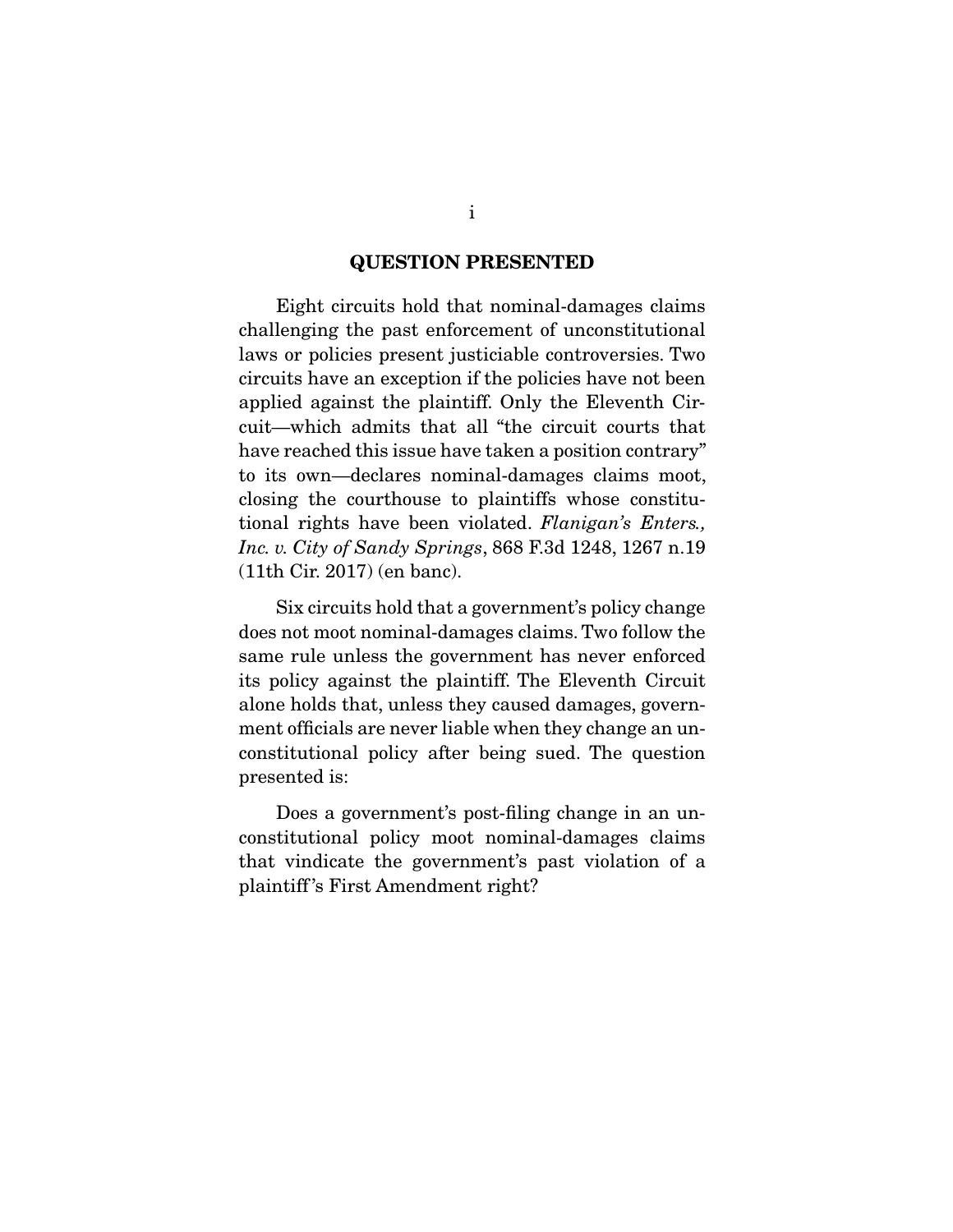# TABLE OF CONTENTS

| INTERESTS OF AMICUS CURIAE |                                                                                                                                                                                                                        |                                                                                                                                                          |                |  |
|----------------------------|------------------------------------------------------------------------------------------------------------------------------------------------------------------------------------------------------------------------|----------------------------------------------------------------------------------------------------------------------------------------------------------|----------------|--|
| SUMMARY OF THE ARGUMENT    |                                                                                                                                                                                                                        |                                                                                                                                                          |                |  |
|                            |                                                                                                                                                                                                                        |                                                                                                                                                          |                |  |
| Ι.                         | Certiorari is vital to resolve a deep three-<br>way Circuit split that, if left unresolved,<br>will chill First Amendment freedoms and<br>leave governments free to violate the Con-<br>stitution without consequences |                                                                                                                                                          |                |  |
|                            | $A_{1}$                                                                                                                                                                                                                | The Circuits are divided on whether<br>victims of past constitutional viola-<br>tions can recover nominal damages as                                     | $\overline{2}$ |  |
|                            | $B_{\cdot}$                                                                                                                                                                                                            | The Circuits have long been divided on<br>whether nominal damages are legal or                                                                           | 5              |  |
| II.                        | The Eleventh Circuit's decision threatens<br>the integrity of constitutional protections                                                                                                                               |                                                                                                                                                          |                |  |
|                            | А.                                                                                                                                                                                                                     | Orderly society requires proper vindi-<br>cation of constitutional rights                                                                                | 8              |  |
|                            | B.                                                                                                                                                                                                                     | First Amendment rights are perhaps<br>the worthiest of vindication and yet<br>the Eleventh Circuit's ruling leaves<br>many First Amendment victims reme- | 9              |  |
|                            | C.                                                                                                                                                                                                                     | Nominal-damage awards are neces-<br>sary to ensure scrupulous observance                                                                                 | 11             |  |
|                            |                                                                                                                                                                                                                        |                                                                                                                                                          |                |  |

ii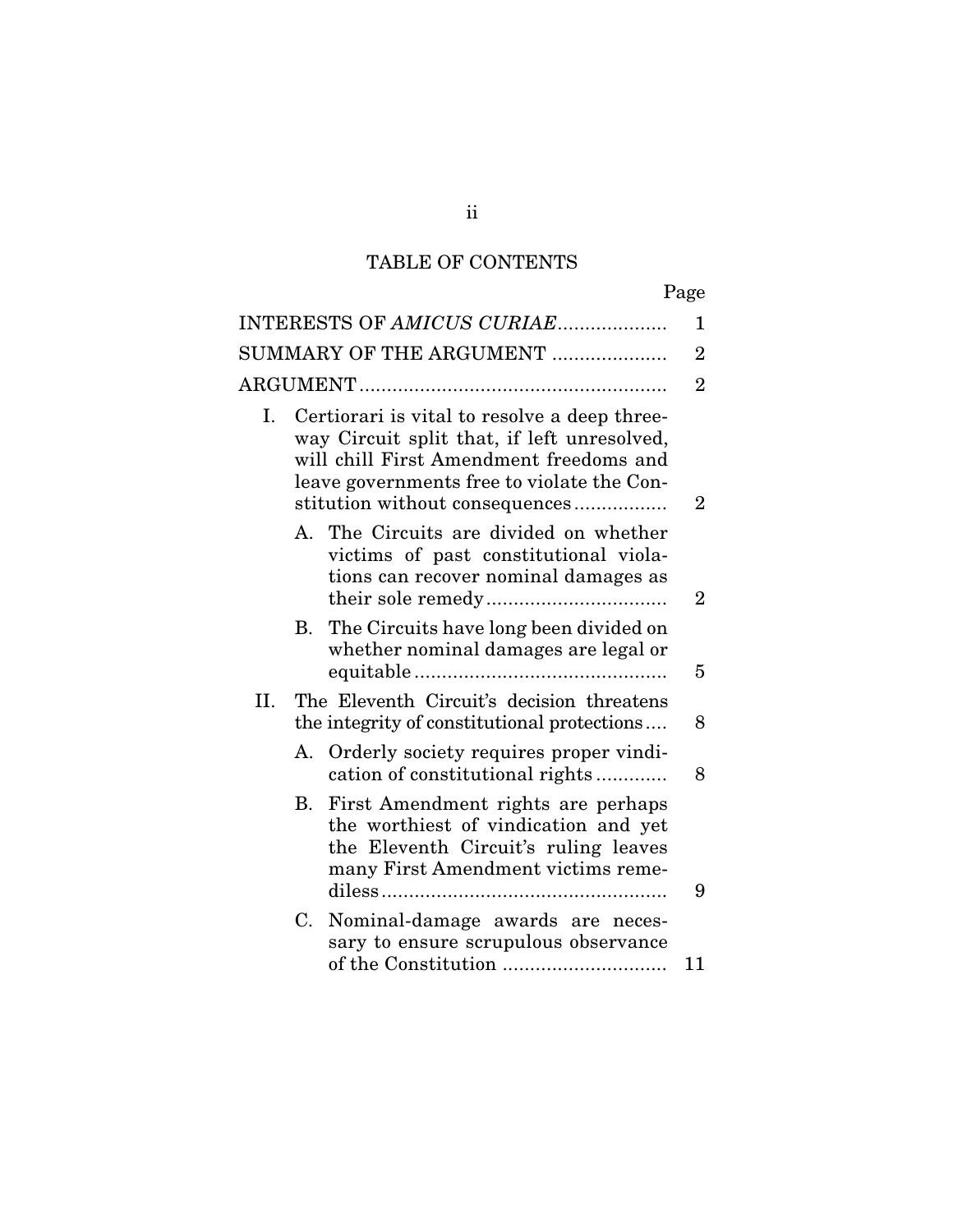## TABLE OF CONTENTS—Continued

Page

| D. The Eleventh Circuit's treatment of |     |
|----------------------------------------|-----|
| nominal damages as equitable for       |     |
| mootness purposes but legal for quali- |     |
| fied immunity purposes creates a       |     |
| "heads I win, tails you lose" govern-  |     |
| ment shield against victims of proven  |     |
|                                        | 14  |
|                                        | 1 ፎ |
|                                        |     |

iii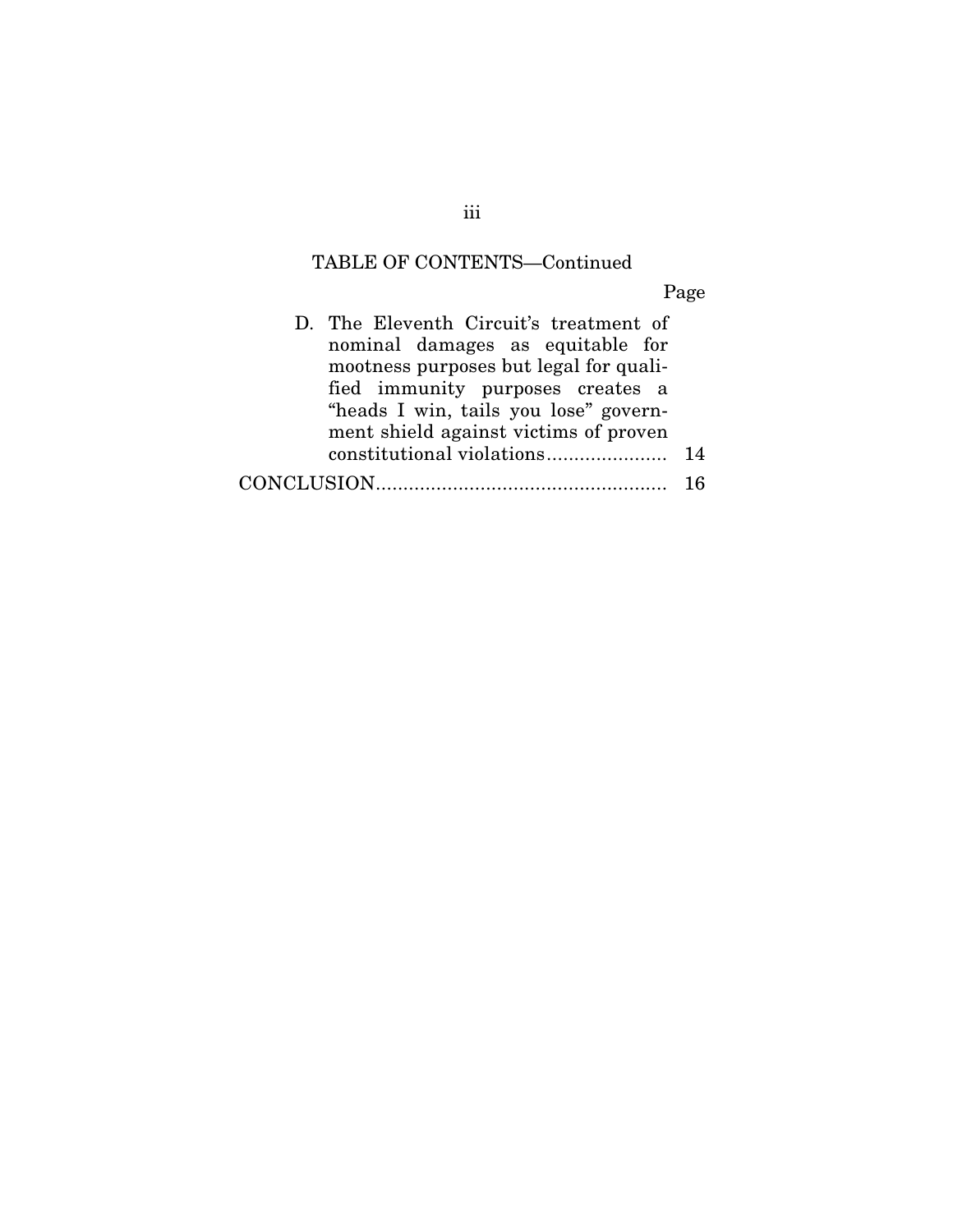## TABLE OF AUTHORITIES

# **CASES**

| Carey v. Piphus, 435 U.S. 247 (1978)12              |
|-----------------------------------------------------|
|                                                     |
| City of Riverside v. Rivera, 477 U.S. 561 (1986)12  |
|                                                     |
|                                                     |
|                                                     |
| Dean v. Civiletti, 670 F.2d 99 (8th Cir. 1982)6     |
|                                                     |
| First Nat'l Bank v. Bellotti, 435 U.S. 765 (1978)12 |
|                                                     |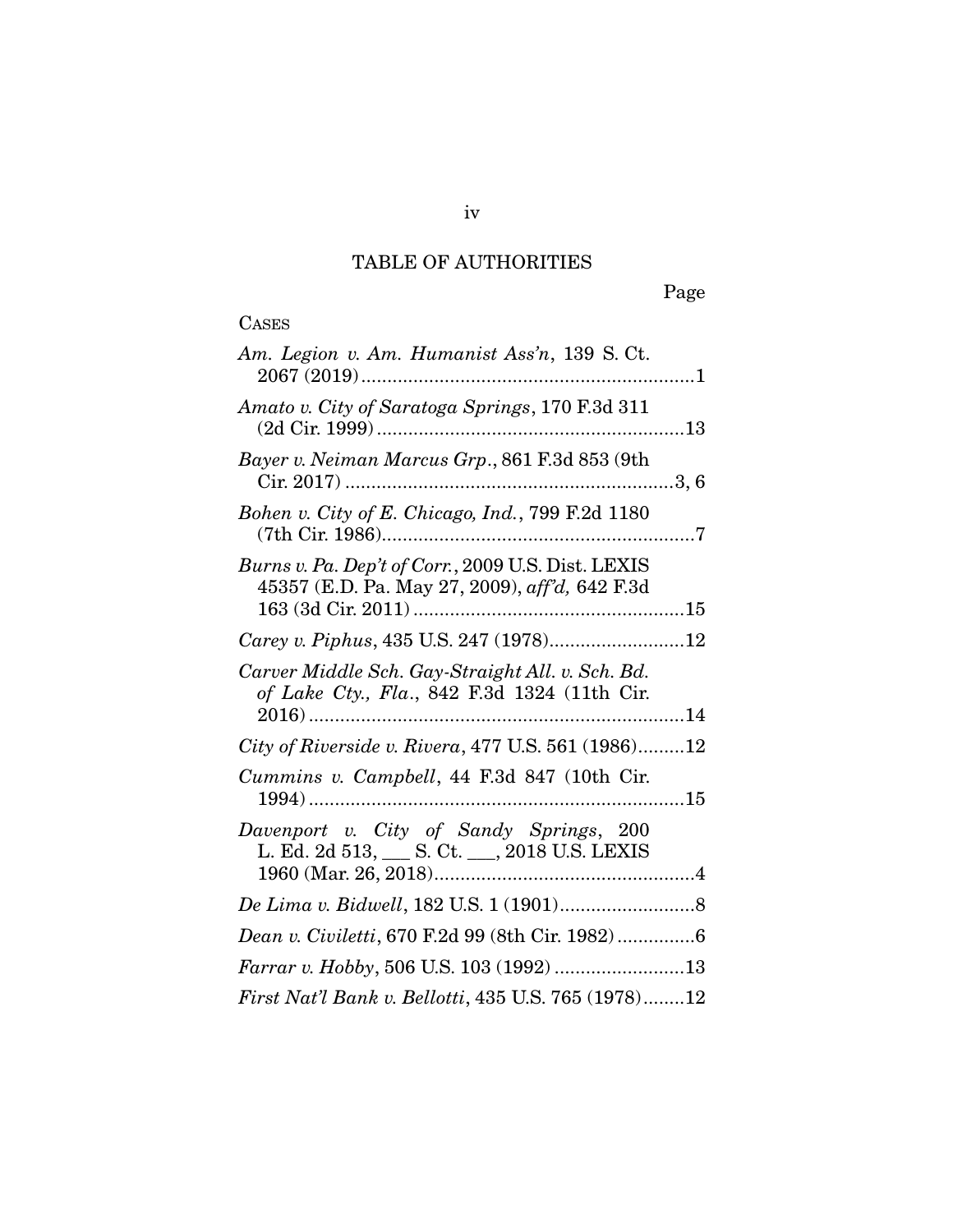## TABLE OF AUTHORITIES—Continued

| Flanigan's Enters., Inc. v. City of Sandy<br>Springs, 868 F.3d 1248 (11th Cir. 2017)        |
|---------------------------------------------------------------------------------------------|
|                                                                                             |
| Fox v. Bd. of Trs. of State Univ. of N.Y., 42 F.3d                                          |
| Gray v. Cty. of Dane, 854 F.2d 179 (7th Cir. 1988)  7                                       |
| Griffith v. Colo., Div. of Youth Servs., 17 F.3d                                            |
| Harper v. Poway Unified Sch. Dist., 318 Fed.                                                |
| Hayes v. Mich. C. R. Co., 111 U.S. 228 (1884)  8                                            |
| <i>Hicks v. Feeney, 850 F.2d 152 (3d Cir. 1988) 15</i>                                      |
| Hopkins v. Saunders, 199 F.3d 968 (8th Cir.                                                 |
| Hunter v. Corr. Corp. of Am., 2017 U.S. Dist.<br>LEXIS 199955 (S.D. Ga. Dec. 5, 2017)12     |
| Joshi v. Fl. St. Univ., 646 F.2d 981 (5th Cir. 1981)  6                                     |
|                                                                                             |
|                                                                                             |
| Landgraf v. USI Film Products, 968 F.2d 427<br>(5th Cir. 1992), aff'd in part, 511 U.S. 244 |
|                                                                                             |
| Manzanares v. City of Albuquerque, 628 F.3d<br>1237 (10th Cir. 2010)<br>. 12                |

(1803) ......................................................................... 8

v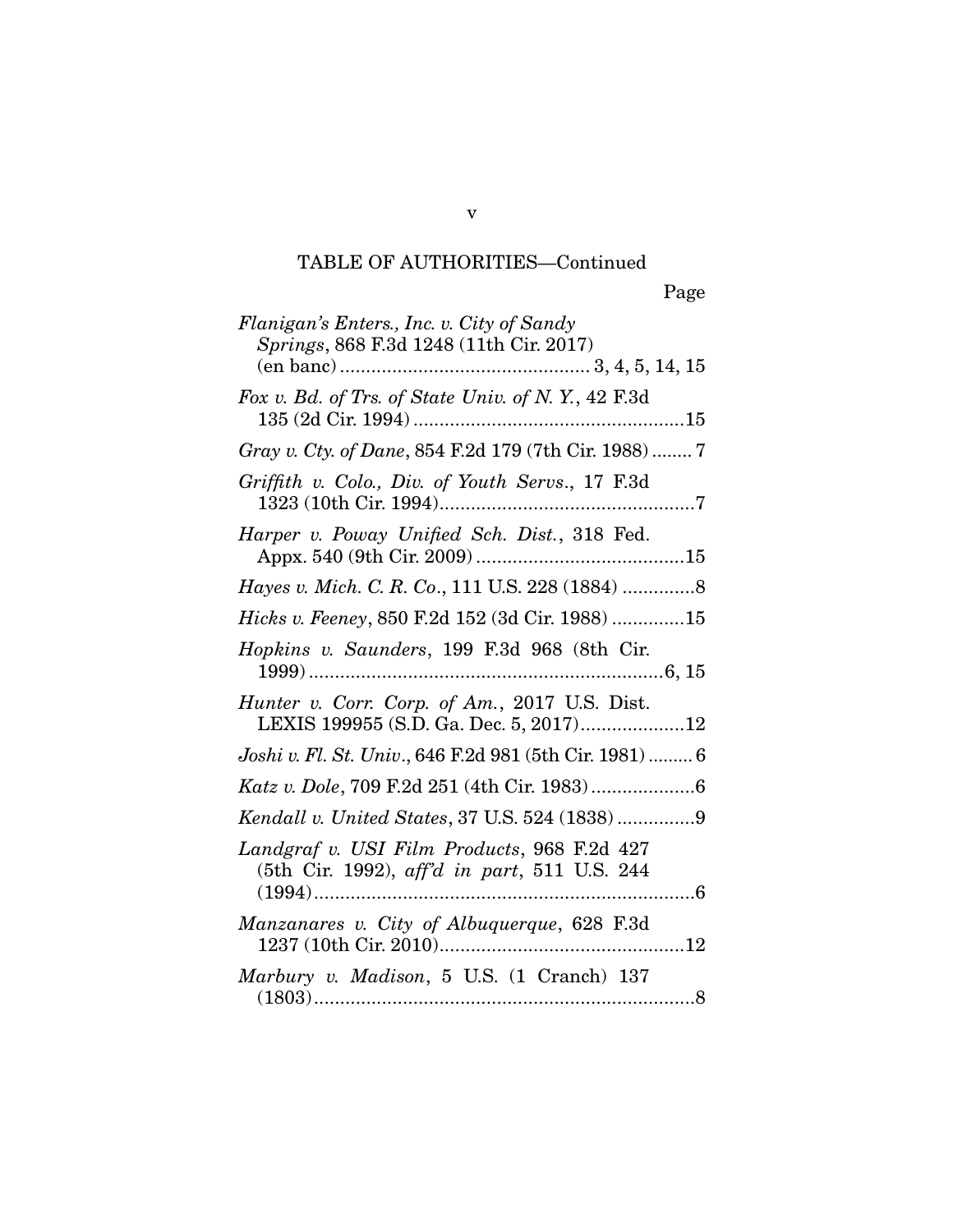# TABLE OF AUTHORITIES—Continued

(S.D. Fla. Nov. 8, 2017) ............................................ 12 *Slicker v. Jackson*, 215 F.3d 1225 (11th Cir. 2000) ....... 14

*Sprint Nextel Corp. v. Middle Man, Inc.*, 822 F.3d 524 (10th Cir. 2016) ................................................... 7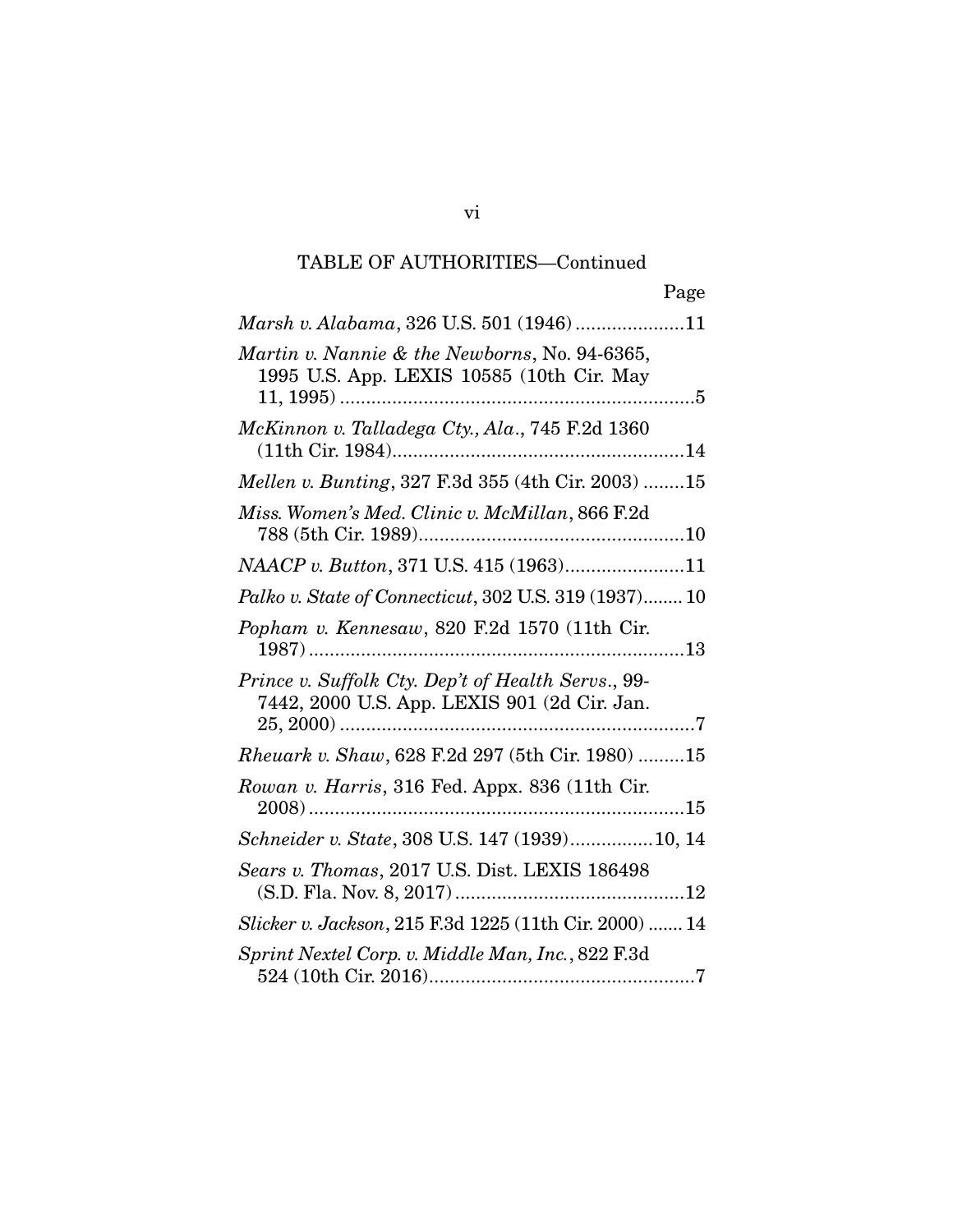## TABLE OF AUTHORITIES—Continued

| T & S Serv. Assocs. v. Crenson, 666 F.2d 722 (1st                                                                                                                                 |
|-----------------------------------------------------------------------------------------------------------------------------------------------------------------------------------|
|                                                                                                                                                                                   |
| Thomas v. Collins, 323 U.S. 516 (1945)11                                                                                                                                          |
| Trump v. Hawaii, 138 S. Ct. 2392 (2018)13, 14                                                                                                                                     |
| United States v. Marolf, 173 F.3d 1213 (9th Cir.                                                                                                                                  |
| Uzuegbunam v. Preczewski, 781 Fed. Appx. 824<br>$(11th$ Cir. 2019), en banc denied, 2019 U.S. App.<br>LEXIS 26788 (11th Cir. Sept. 4, 2019) 3, 4, 15                              |
| Wallace v. Jaffree, 472 U.S. 38 (1985)11                                                                                                                                          |
| <b>CONSTITUTIONAL PROVISIONS</b>                                                                                                                                                  |
|                                                                                                                                                                                   |
| <b>OTHER AUTHORITIES</b>                                                                                                                                                          |
| Brief of Major Gen. Patrick Brady and Veterans<br>Groups Erecting and Maintaining War<br>Mem'ls as Amici Curiae in Support of Peti-<br>tioners, Am. Legion v. Am. Humanist Ass'n, |
| Donald T. Kramer, Availability of Nominal Dam-<br>ages in Action Under Title VII of Civil Rights<br>Act of 1964 (42 U.S.C.A. §§ 2000e et seq.), 143<br>6                          |

A.L.R. Fed. 269 .......................................................... 6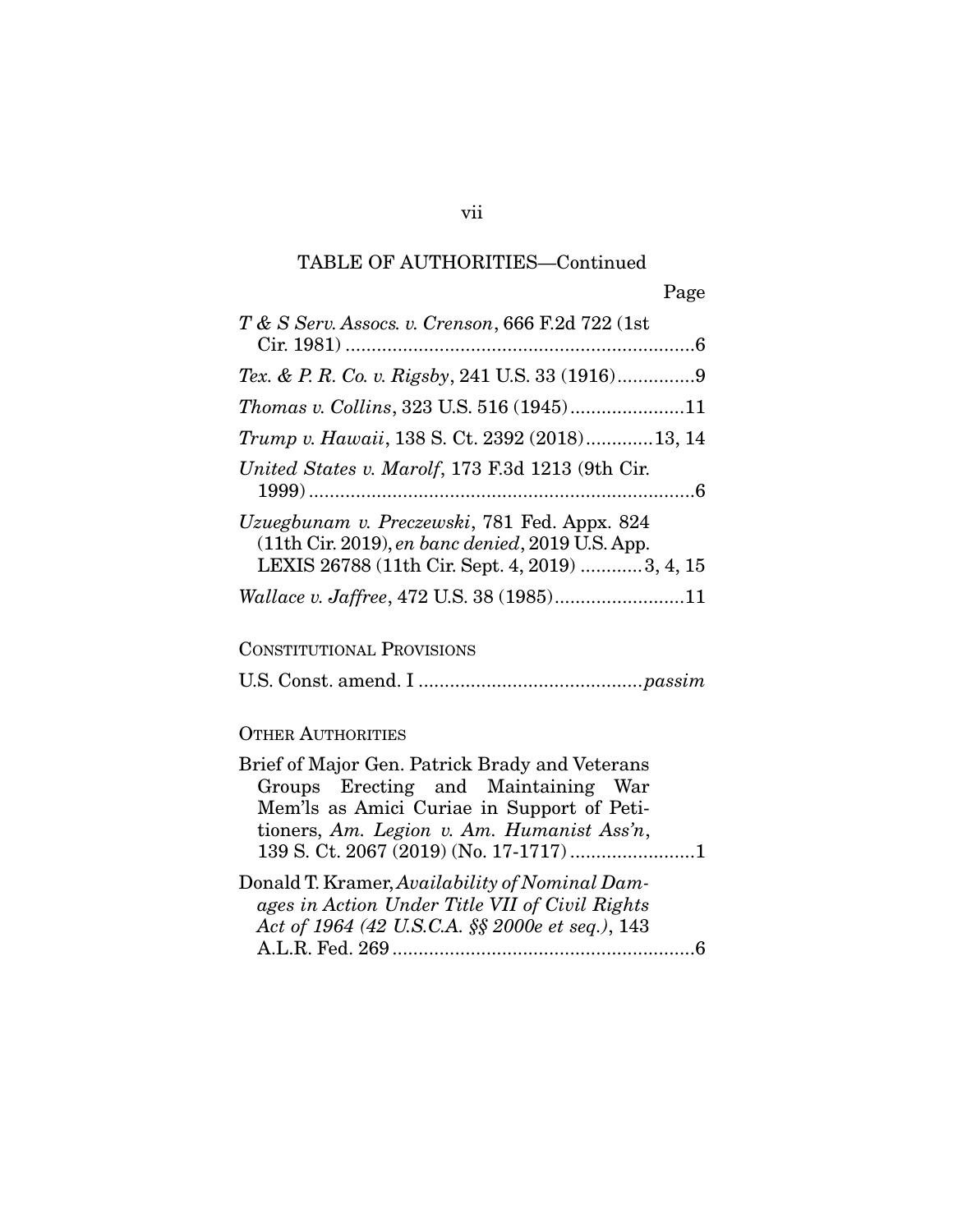## viii

## TABLE OF AUTHORITIES—Continued

Page

| JOHN LOCKE, TWO TREATISES OF GOVERNMENT, ch. |  |
|----------------------------------------------|--|
|                                              |  |
| 1 WILLIAM BLACKSTONE, COMMENTARIES *56 8     |  |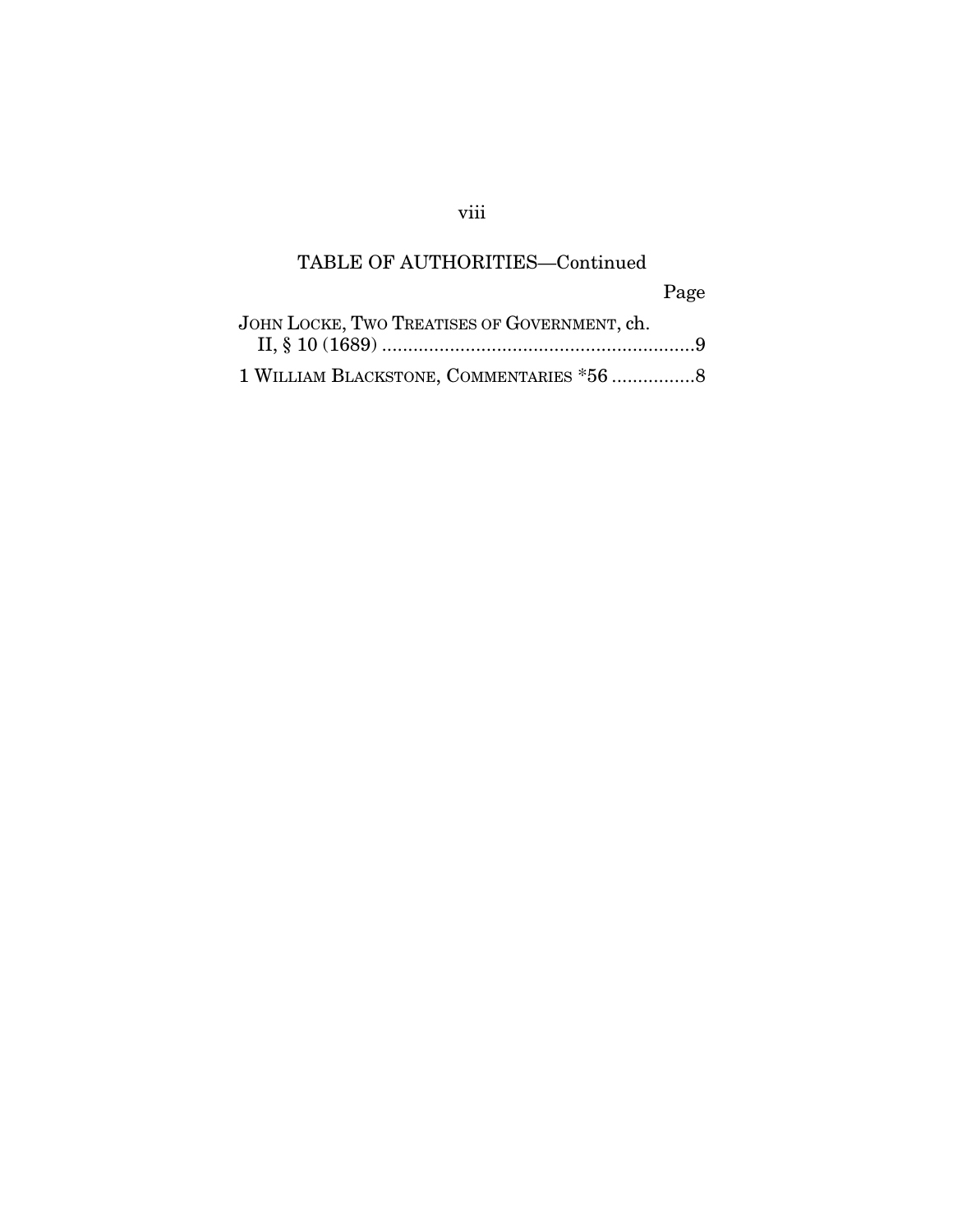#### **INTERESTS OF** *AMICUS CURIAE*1

The American Humanist Association ("AHA") is a national nonprofit membership organization based in Washington, D.C., with over 242 local chapters and affiliates in 46 states and the District of Columbia. Founded in 1941, the AHA is the nation's oldest and largest humanist organization. Humanism is a progressive lifestance that affirms—without theism or other supernatural beliefs—our responsibility to lead meaningful and ethical lives that add to the greater meaningful and ethical lives that add to the greater good of humanity.

The mission of the AHA's legal center is to protect one of the most fundamental principles of our democracy: the separation of church and state. To that end, the AHA has litigated dozens of First Amendment cases nationwide, including in the U.S. Supreme Court. See Am. Legion v. Am. Humanist Ass'n, 139 S. Ct. 2067  $\sum_{i=1}^{n}$ 

 $\Delta$ lliance Defending Freedom ("ADF"), filed an *amicus*<br>hristoppesing the  $\Delta$ H $\Delta$  in *American Legion*<sup>2</sup> While the brief opposing the AHA in American Legion.<sup>2</sup><br>AHA and ADF stand an apposite sides of the AHA and ADF stand on opposite sides of the ideological spectrum and disagree on the proper interpretation cal spectrum and disagree on the proper interpretation

<sup>&</sup>lt;sup>1</sup> The parties have consented to the submission of this brief.<br>No counsel for a party authored this brief in whole or in part, and no person other than amicus or its counsel made a monetary contribution to the preparation or submission of this brief. All parties were timely notified of the submission of this brief.

<sup>&</sup>lt;sup>2</sup> Brief of Major Gen. Patrick Brady and Veterans Groups Erecting and Maintaining War Mem'ls as Amici Curiae in Support of Petitioners, Am. Legion v. Am. Humanist Ass'n, 139 S. Ct.<br>2067 (2019) (No. 17-1717) 2067 (2019) (2019) (2019).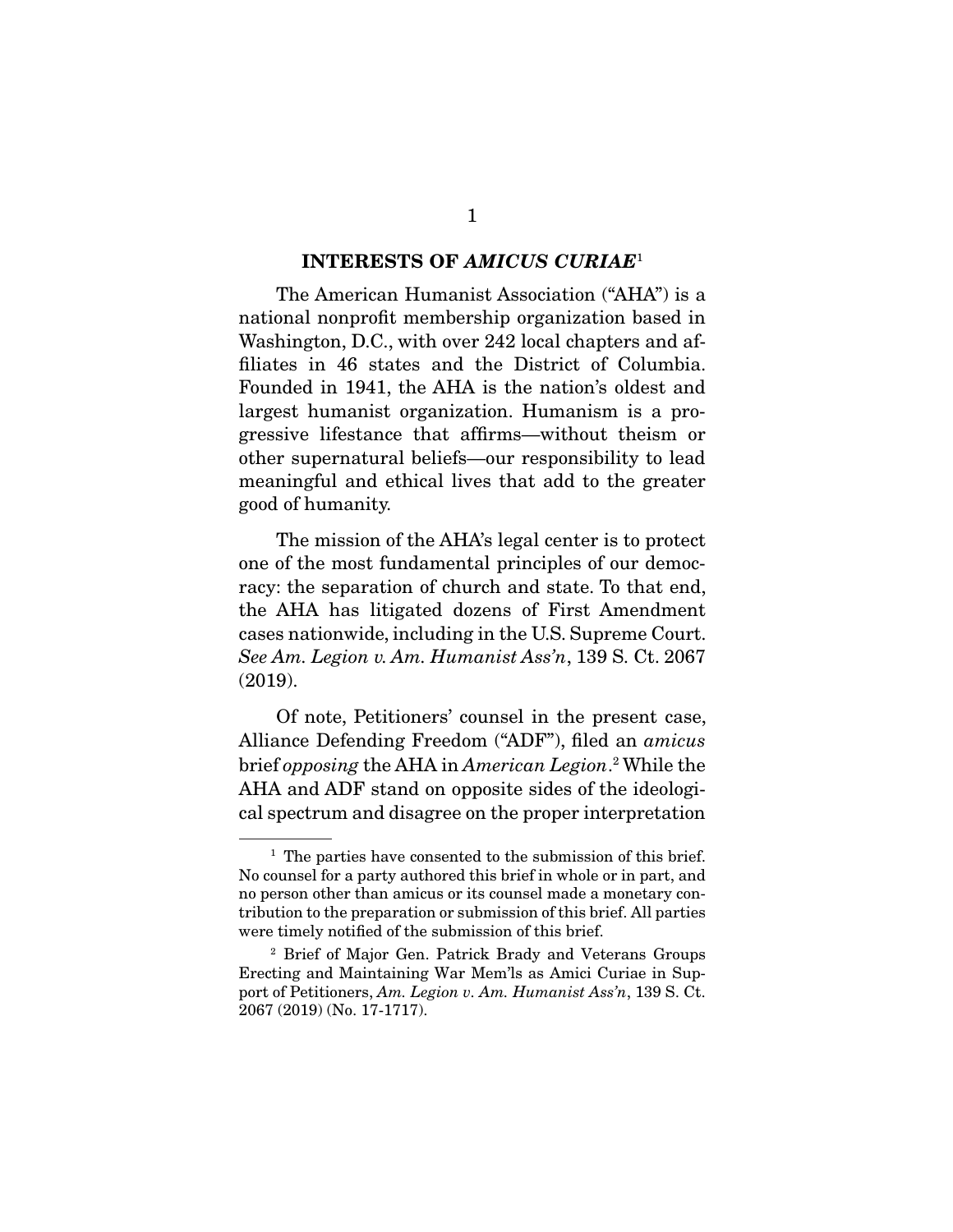of the Establishment Clause, the AHA and ADF unite their conviction that such rights are meaningless if they cannot be vindicated.  $t_{\rm g}$  can be vindicated.

**SUMMARY OF THE ARGUMENT** 

 $\overbrace{\hspace{2.5cm}}$   $\overbrace{\hspace{2.5cm}}$ 

Certiorari is necessary because the Eleventh Cir-<br>cuit's ruling: (1) perpetuates and deepens a longstanding Circuit split about whether nominal damages can ever be treated as equitable relief;  $(2)$  directly conflicts with this Court's cases holding that nominal damages save a case from mootness; and  $(3)$  threatens the rule of law by allowing government officials to violate the Constitution with impunity while leaving victims of proven constitutional violations remediless. proven constitutional violations remediless.

#### **ARGUMENT**

--------------------------------- ♦ ---------------------------------

- **I. Certiorari is vital to resolve a deep threeway Circuit split that, if left unresolved, will chill First Amendment freedoms and leave governments free to violate the Constitution without consequences.** 
	- **A. The Circuits are divided on whether victims of past constitutional violations can recover nominal damages as their sole remedy.**

This Court's intervention is imperative to resolve<br>a three-way Circuit-split regarding whether  $\frac{1}{2}$  three-way Circuit-split regarding whether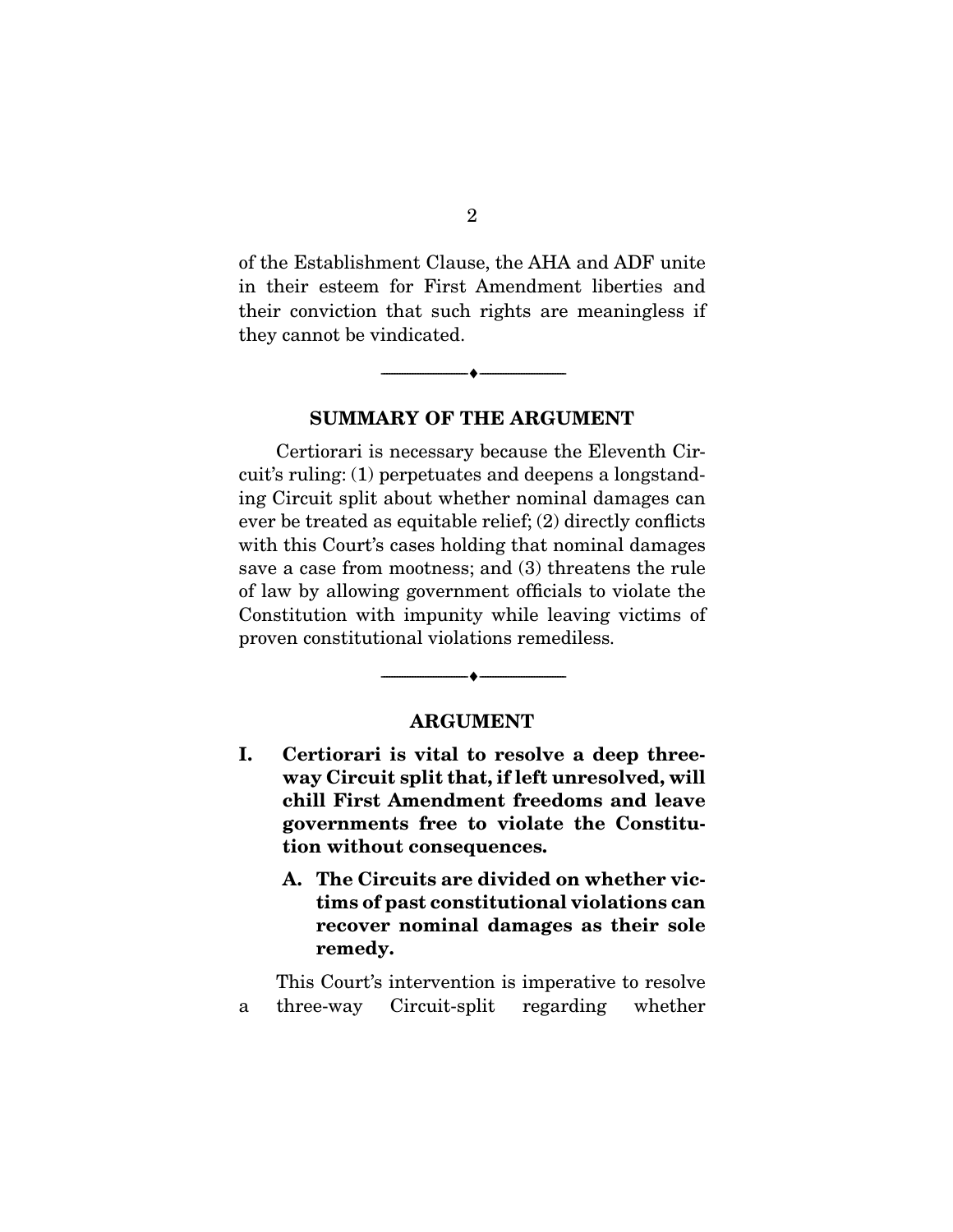standalone nominal-damages claims preserve an ongospective relief. See Pet. at 10. Leaving this issue to  $\frac{1}{2}$  further percelate in the lewer courts will be proposed to able, serious consequences to the rule of law. See infra

The Eleventh Circuit's two recent decisions hold-<br>ing that standalone nominal-damages claims cannot survive mootness,  $Uzuegbunan v. Preczewski, 781$  Fed.<br>Appy  $824$  (11th Cir. 2019) en bane denied. 2019 U.S. Appx. 824 (11th Cir. 2019), en banc denied, 2019 U.S. App. LEXIS 26788 (11th Cir. Sept. 4, 2019), and Flanigan's Enters., Inc. v. City of Sandy Springs, 868 F.3d 1248 (11th Cir. 2017) (en banc), brazenly flout the decisions of this Court and other Circuits. See Pet. at  $10$ -25.

In *Flanigan's*, the *en banc* Eleventh Circuit ruled<br>that the government's repeal of an ordinance not yet enforced mooted plaintiffs' claims for nominal damages. 868 F.3d at 1263-70. The majority opinion readily acknowledged that "a majority of our sister circuits to reach this question have resolved it differently than we do today." Id. 1265. See also id. at 1265 n.17  $\&$  1267 n.19. A five-judge dissent reiterated the same, citing contrary decisions from the Second, Fourth, Fifth, Sixth, Eighth, and Ninth Circuits. Id. at 1271-75 (Wilson, J., dissenting).3

<sup>&</sup>lt;sup>3</sup> See also Bayer v. Neiman Marcus Grp., 861 F.3d 853, 868 n.4 (9th Cir. 2017) ("A majority of the circuits acknowledge that a live claim for nominal damages ordinarily saves a case from live claim for nominal damages ordinarily saves a case from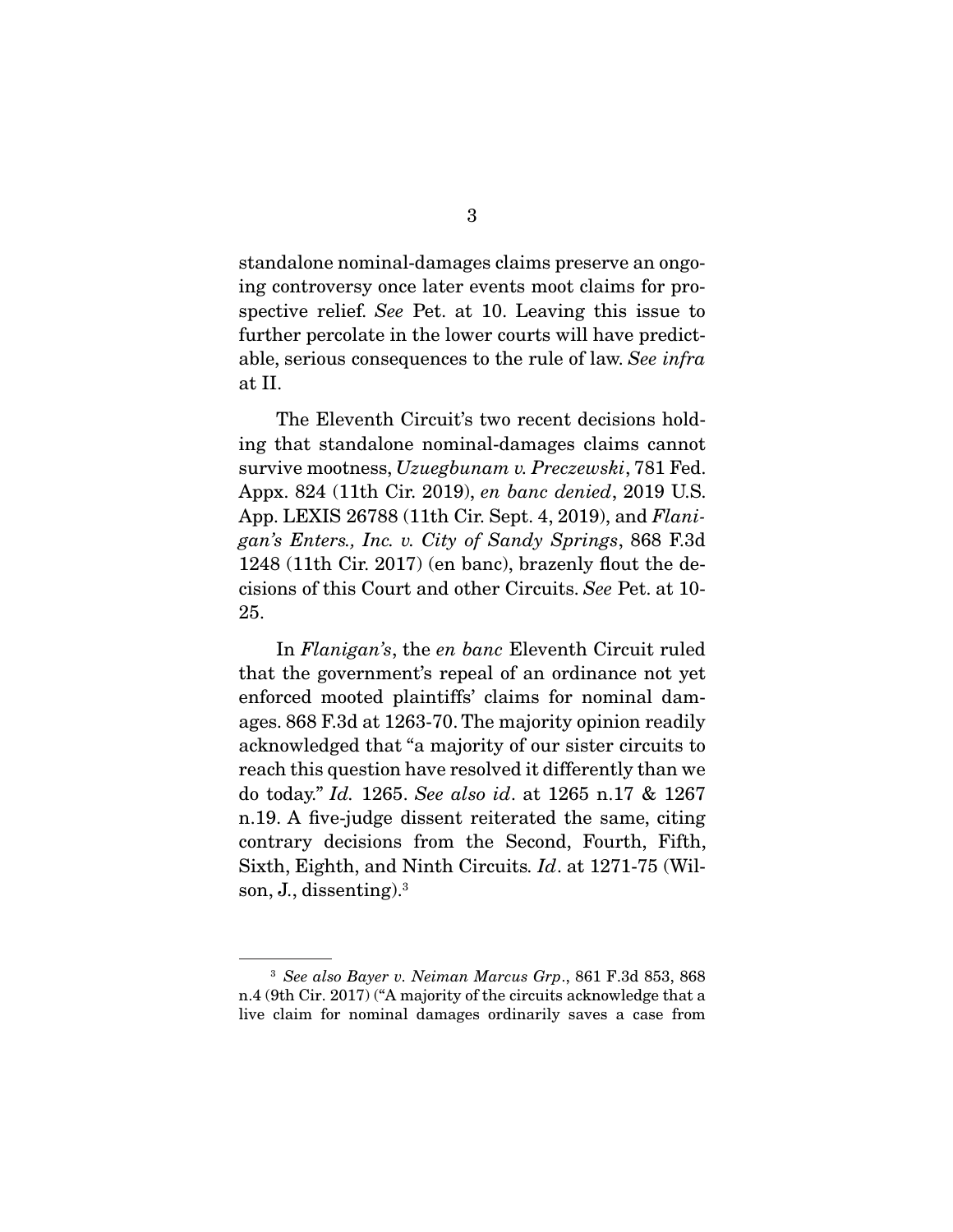This Court declined to review  $Flanigan's$ ,<sup>4</sup><br>bly because  $Flanisan's$  applied to only a narr bly because  $Flanigan's$  applied to only a narrow category of cases involving challenges to ordinances that were repealed before enforcement against the plaintiff. See Flanigan's, 868 F.3d at 1270 n.23 ("Our holding today . . . does not imply that a case in which nominal damages are the only available remedy is always or necessarily moot.... Today's holding does not, of course, alter this long-standing view.". course, alter this long-standing view.").

But the decision pending before the Court today is<br>extreme. The Eleventh Circuit now holds that a victim of a past constitutional violation is remediless even when the challenged policy has been enforced against the plaintiff before its repeal.  $Uzuegbunan$ , 781 Fed. Appx. at 830-32.

As noted by Petitioners, the decision below trans-<br>formed what had been a 6-3 circuit split into a 6-2-1  $f_{\text{c}}$  and the formulation of  $f_{\text{c}}$  conditional between  $f_{\text{c}}$  and  $f_{\text{c}}$  $\frac{1}{10}$ 10.

Six circuits—the Second, Fifth, Sixth, Sevnominal-damages claims preserve a controversy. Two more, the Fourth and Eighth, agree but also recognize a limited exception: when the government changes an unconstitutional policy before enforcing it against the plaintiffs. The Eleventh Circuit alone holds that tifis. The Eleventh Circuit alone holds that

dismissal on mootness grounds.") (citing cases from the Second, Fourth, Fifth, Sixth, Eighth, and Tenth Circuits).

Fourth, Fifth, Sixth, Eighth, and Tenth Circuits). <sup>4</sup> Davenport v. City of Sandy Springs, 200 L. Ed. 2d 513, \_\_\_ S. Ct. \_\_\_, 2018 U.S. LEXIS 1960 (Mar. 26, 2018).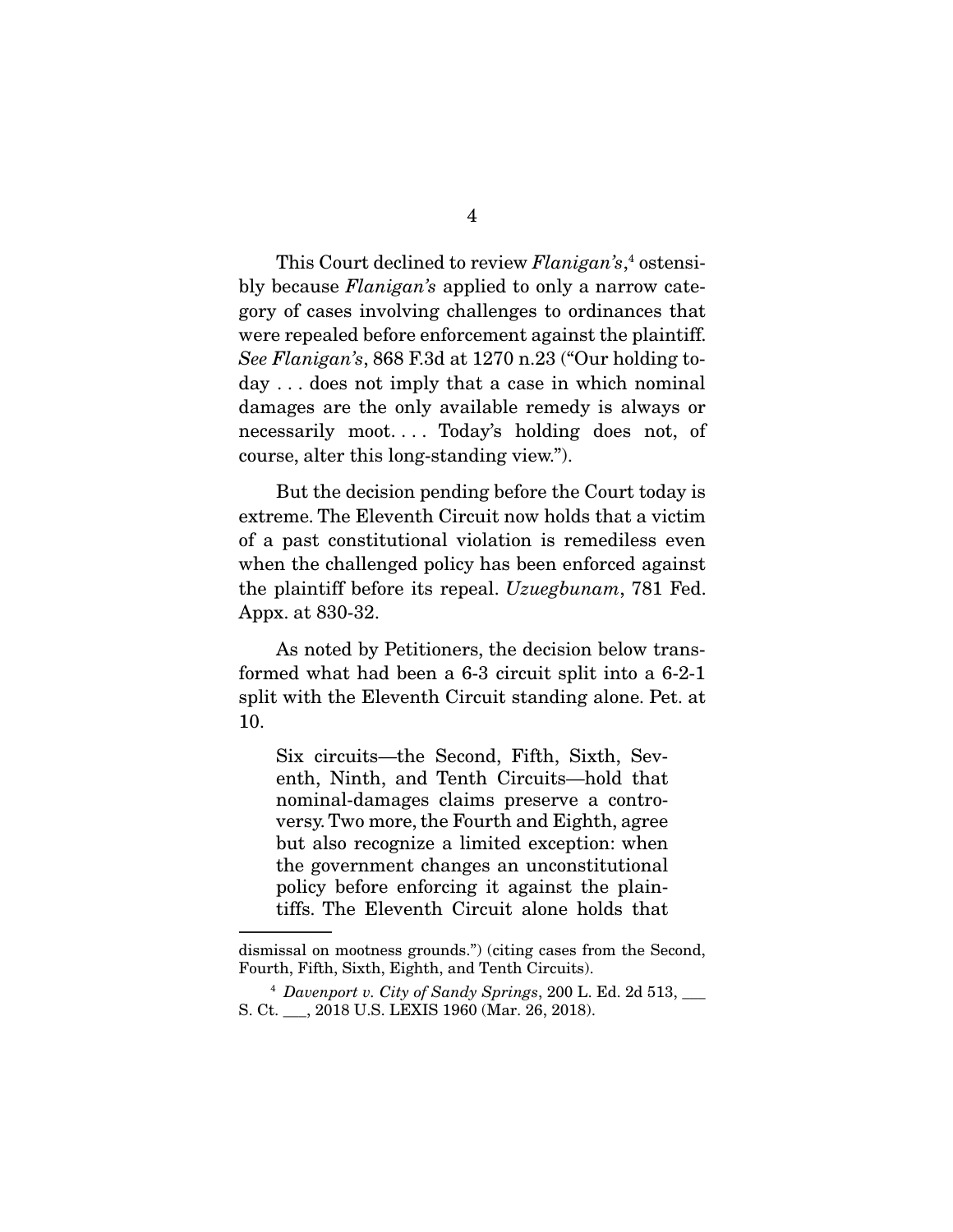plaintiffs can never pursue a standalone<br>nominal-damages claim, even when an unconnominal notice is a second-damager constitutional policy has been enforced against<br>them them.

Pet. at 9.

This Circuit split is as palpable as it is disturbing.<br>Five judges on the Eleventh Circuit agreed that the majority ignored the "practical effect" that nominal damages have "on the parties' rights [and] obligations."  $868$  F.3d at 1274-75 (Wilson, J., dissenting). "Under the majority opinion, ... the government gets one free pass at violating your constitutional rights."  $Id$ . at 1275. The Eleventh Circuit's decision, as the Petitioners summa-<br>rized: "allows government officials to evade accountability for their misconduct and closes federal courts to many citizens who seek to vindicate their priceless  $\frac{1}{2}$  constitutional rights.  $\frac{1}{2}$  Det at 99 constitutional rights. "Peter at 22.22"

#### **B. The Circuits have long been divided on whether nominal damages are legal or equitable.**

This case is also an ideal vehicle for resolving the longstanding circuit conflict over whether nominal damages can ever be deemed equitable relief beyond the mootness context. See Martin v. Nannie & the Newborns, No. 94-6365, 1995 U.S. App. LEXIS 10585, at \*5 (10th Cir. May 11, 1995) (observing the longstanding  $\frac{1}{2}$  (10th Cir. May 11, 1995) (observing the longstanding  $\mathbf{r}_s$  is a to  $\mathbf{g}$  the courts as to whether nominal the courts as to  $\mathbf{g}$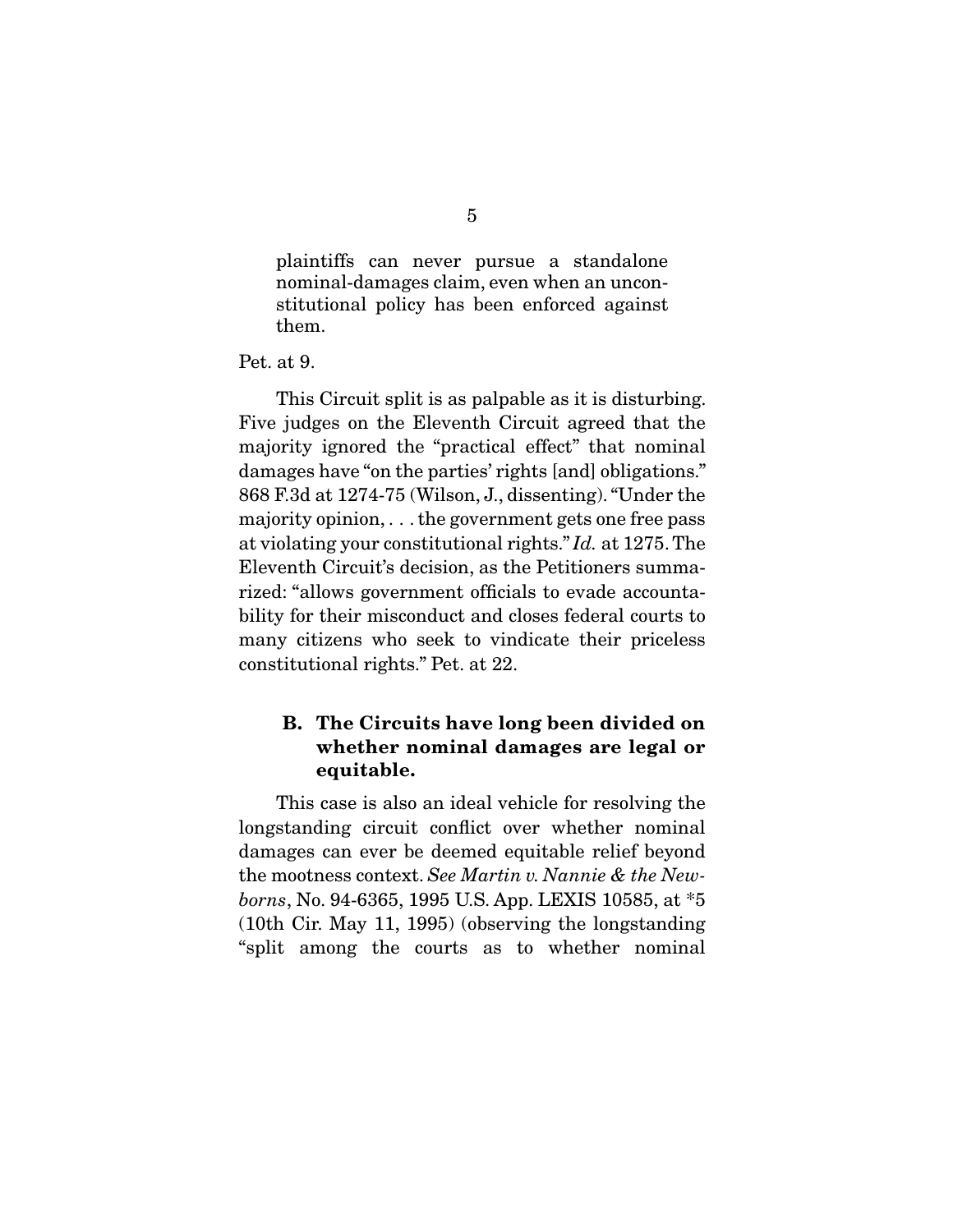damages may be awarded under Title VII [as equitable relief<sup>1</sup>").<sup>5</sup>

The Ninth Circuit recently allowed nominal damages under the Americans with Disabilities Act of 1990 as a form of equitable relief. See Bayer v. Neiman Mar-<br>aug Grn, Ing. 861 E 3d 853, 874 (0th Gir 2017). Before cus Grp., Inc., 861 F.3d 853, 874 (9th Cir. 2017). Before<br>Title VII was amended to allow monetary relief, the Eighth Circuit had likewise allowed nominal damages as a form of equitable relief. Dean v. Civiletti, 670 F.2d<br>
as  $101$  (8th Cir. 1982) (per euriam) (bolding that a 99, 101 (8th Cir. 1982) (per curiam) (holding that a VII as equitable relief). $6$  Other Circuits, including the VII as equitable relief. Other Circuits, including the<br>First Fourth and Fifth assumed nominal damages could be awarded as equitable relief as well. See Katz v. Dole, 709 F.2d 251, 253 n.1 (4th Cir. 1983); T & S Serv. Assocs. v. Crenson, 666 F.2d 722, 728 n.8 (1st Cir. 1981); Joshi v. Fl. St. Univ., 646 F.2d 981, 991 n.33 (5th Cir. 1981);<sup>7</sup> see also United States v. Marolf, 173 F.3d 1213, 1219-20 n.5 (9th Cir. 1999).

Figure 1991, Congress amended Title VII to allow monetary<br>relief. See Donald T. Kramer, Availability of Nominal Damages in<br>Action Under Title VII of Civil Rights Act of 1964 (42 U.S.C.A. Action Under Title VII of Civil Rights Act of 1964 (42 U.S.C.A.  $$§$  2000e et seq.), 143 A.L.R. Fed. 269 (Originally published in 1998).

<sup>&</sup>lt;sup>6</sup> But see Hopkins v. Saunders, 199 F.3d 968, 978 (8th Cir.<br>1999). "We have implied a contrary view of nominal damages in 1999) ("We have implied a contrary view of nominal damages in the context of a Title VII action.... [W]e see no reason to expand  $Dean's implicit view of nominal damages beyond the context of  
\nTitho VII")$ 

<sup>&</sup>lt;sup>7</sup> But see Landgraf v. USI Film Products, 968 F.2d 427, 431<br>(5th Cir. 1992), aff'd in part, 511 U.S. 244 (1994) ("We conclude (5th Cir. 1992), aff 'd in part, 511 U.S. 244 (1994) ("We conclude that the Bohen court's rejection of nominal damages as a Title VII remedy is the correct interpretation of the statutory scheme")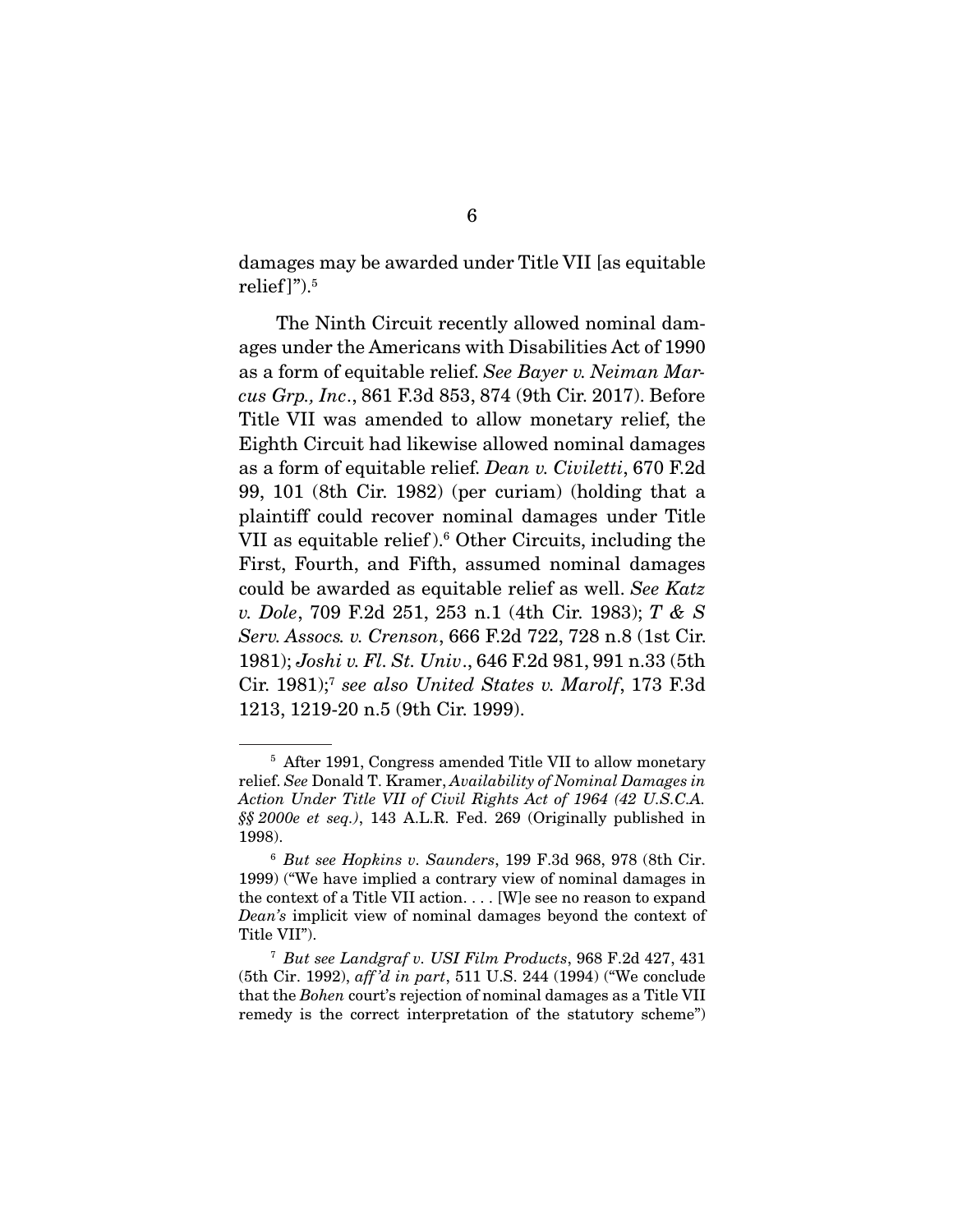The rulings of these Circuits (the First, Fourth, Fifth, Eighth, Ninth, and now Eleventh) conflict with the rulings of other Circuits (including the Second, Seventh, and Tenth) that remain steadfast in holding nominal damages are not equitable in any context.  $E.g., Sprint Nextel Corp. v. Middle Man, Inc., 822 F.3d  
\n524–529–(10<sup>th</sup> Cir. 2016) ("Bx definition, an proved of$ 524, 529 (10th Cir. 2016) ("By definition, an award of 'equitable.'"); Griffith v. Colo., Div. of Youth Servs., 17<br> $F_{3d}$  1393–1397 (10th Cir. 1994) ("We are persuaded F.3d 1323, 1327 (10th Cir. 1994) ("We are persuaded nal damages are compensatory in nature and since Title VII provides for equitable, not legal relief, nominal damages must not be awarded under Title VII."); Prince v. Suffolk Cty. Dep't of Health Servs., 99-7442,<br>2000 UIS App LEXIS 901, at  $*5$  p 2.03 Cir. Jap 25 2000); Gray v. Cty. of Dane, 854 F.2d 179, 181 (7th Cir.  $\frac{1088}{1088}$  ("This court has hold that 'other equitable relief'  $\frac{1}{2}$ does not include . . . nominal damages").

There is no prospect of the conflict resolving with-<br>out this Court's intervention. Declining to intervene will only contribute to the erosion of our constitutional freedoms, infra.

<sup>(</sup>citing Bohen v. City of E. Chicago, Ind., 799 F.2d 1180, 1184 (7th Cir. 1986)). cir. 1997).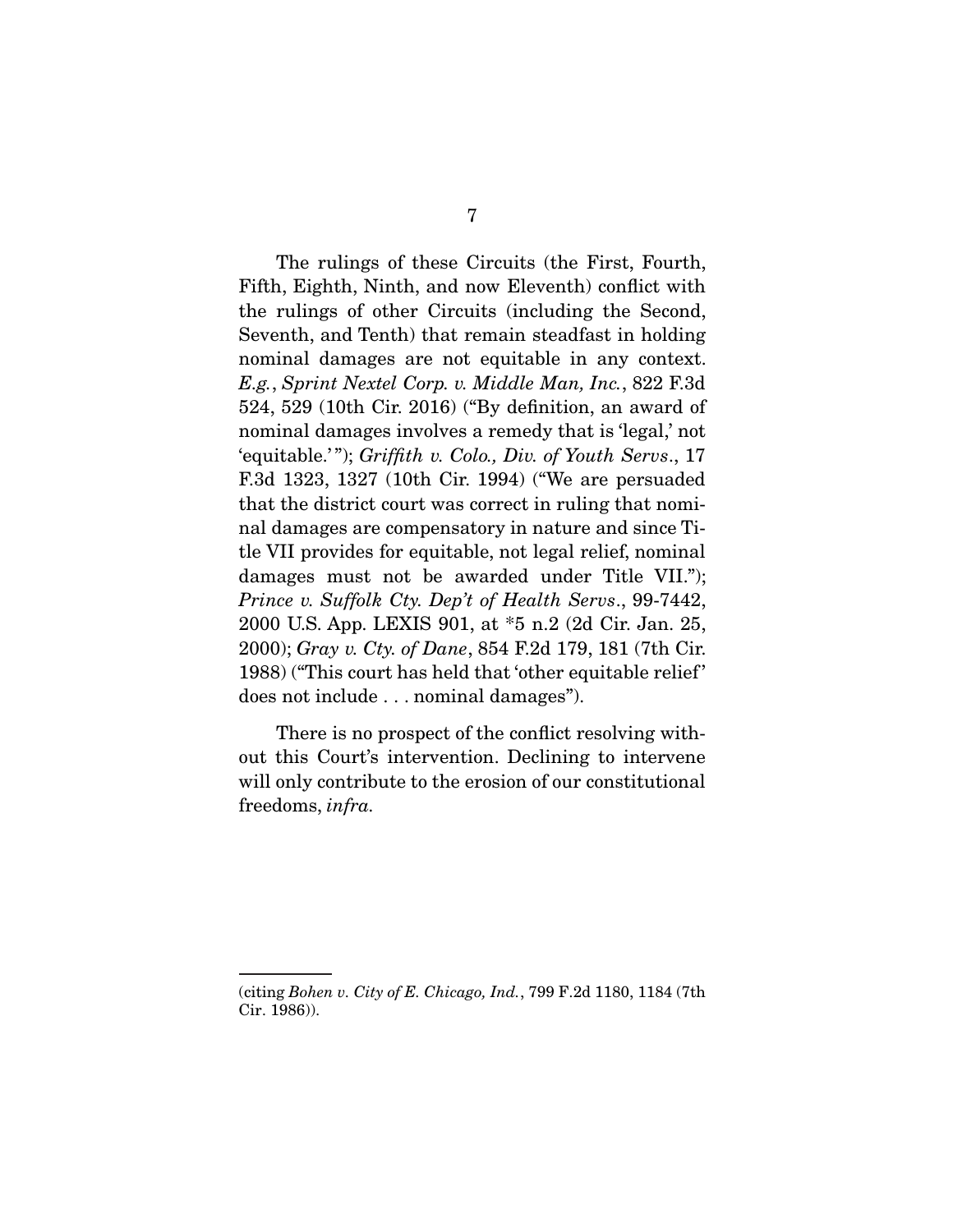#### **II. The Eleventh Circuit's decision threatens the integrity of constitutional protections.**

#### **A. Orderly society requires proper vindication of constitutional rights.**

A society of ordered liberty demands that governments be held accountable for violating citizens' constitutional rights.

Ubi jus, ibi remedium—where there's a right, there's a remedy. A legal right is meaningless if there  $\frac{1}{2}$  is no mechanism by which that right can be vindicated  $\sim$  mechanism by which that right can be vindicated.

In *Marbury v. Madison*, 5 U.S. (1 Cranch) 137 (1803), this Court recognized that the "very essence of  $\chi$  civil liberty  $\ldots$  consists in the right of every individual to claim the protection of the laws, whenever he receives an injury." That holding rested on William Blackstone's assertion that "it is a general and indisputable rule, that where there is a legal right, there is also a legal remedy," and that "every right, when withheld, must have a remedy, and every injury its proper  $h^{12}$  redress." Id. (quoting Blackstone's Commentaries).<sup>8</sup>

Blackstone had announced that without a<br>"method of recovering and asserting ... rights, when wrongly withheld or invaded," rights would exist in vain. 1 WILLIAM BLACKSTONE, COMMENTARIES \*56. vain. 1 WILLIAM BLACKSTONE, COMMENTARIES \*56.

<sup>&</sup>lt;sup>8</sup> See also Hayes v. Mich. C. R. Co., 111 U.S. 228, 240 (1884) ("[E]ach person specially injured by the breach of the obligation is entitled to his individual compensation, and to an action for its recovery.");  $De \ Lima \ v. \ Bidwell, 182 \ U.S. \ 1, 176-177 \ (1901)$  ("If there be an admitted wrong the courts will look far to supply an there be an admitted wrong, the courts will look far to supply an adequate remedy."). adequate remedy.").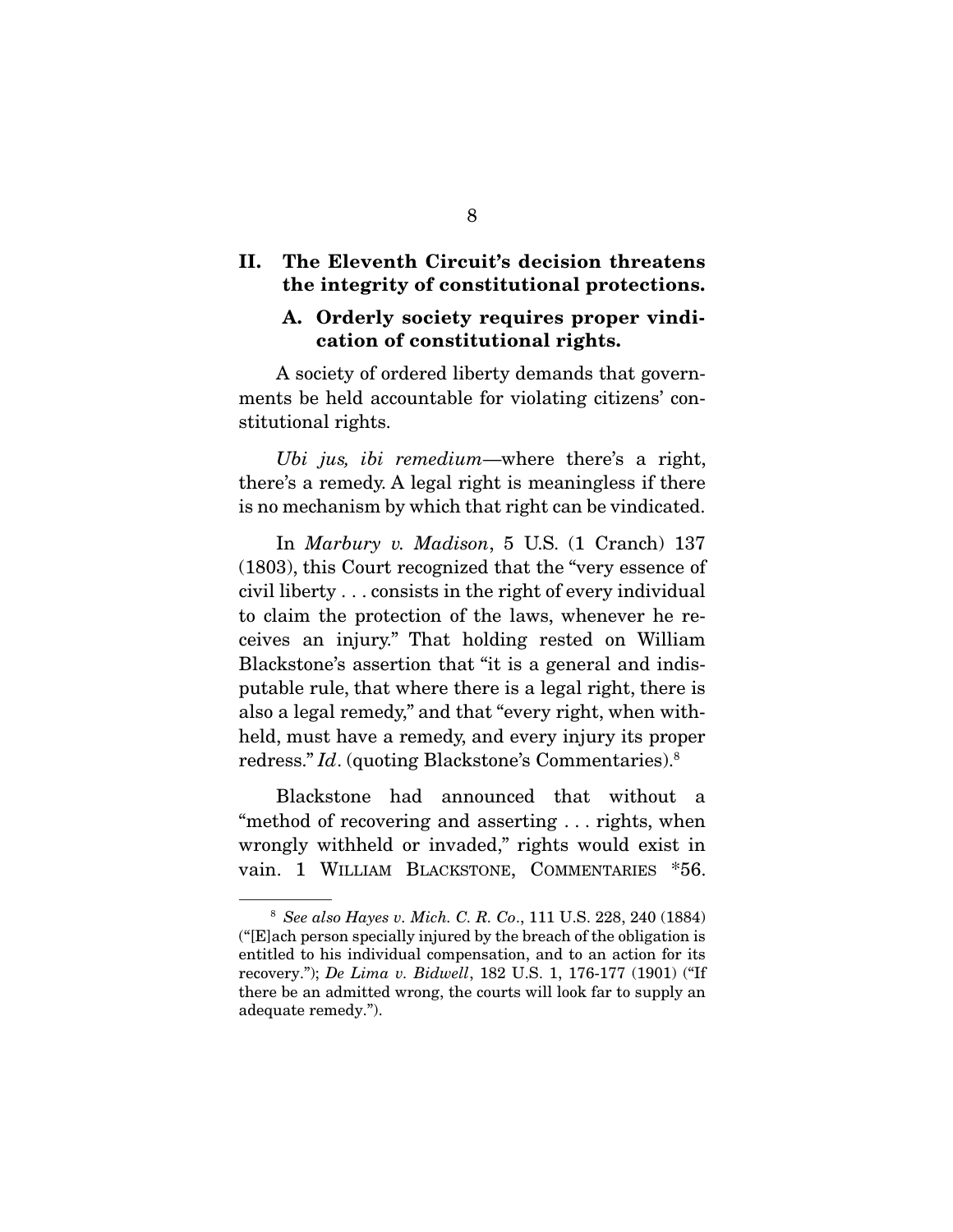speak of the protection of the law."  $Id$ .

transgression of the law occurs, "there is commonly  $\lim_{n \to \infty}$  does to some parson or other and some other man *jury* done to some person or other, and some other man receives damage by his transgression...." In such a case, "he who hath received any damage, has  $\dots$  a particular right to seek reparation." JOHN LOCKE, TWO ticular right to seek reparation." JOHN LOCKE, TWO  $T_{\text{max}}$  and  $T_{\text{max}}$  is  $\frac{1}{2}$ ,  $\frac{1}{2}$ 

In *Kendall v. United States*, 37 U.S. 524, 624 (1838), the Court emphasized that adherence to this doctrine is necessary for our democracy:  $\ddot{d}$  is necessary for our democracy:

[T]he power to enforce the performance of the case which has often been said to involve a monstrous absurdity in a well organized government, that there should be no remedy, although a clear and undeniable right should be  $\frac{1}{2}$  and  $\frac{1}{2}$  are  $\frac{1}{2}$  and  $\frac{1}{2}$  and  $\frac{1}{2}$  and  $\frac{1}{2}$  are  $\frac{1}{2}$  and  $\frac{1}{2}$  $\frac{1}{2}$ shown to exist.

## **B. First Amendment rights are perhaps the worthiest of vindication and yet the Eleventh Circuit's ruling leaves many First Amendment victims remediless.**

Few rights are more vital to our democracy than<br>those enshrined in our First Amendment. Indeed, the liberties safeguarded by the First Amendment "lies at  $\mathcal{L}_{\mathcal{G}}$  is the  $\mathcal{L}_{\mathcal{G}}$  and  $\mathcal{L}_{\mathcal{G}}$  at  $\mathcal{L}_{\mathcal{G}}$  at  $\mathcal{L}_{\mathcal{G}}$  at  $\mathcal{L}_{\mathcal{G}}$ 

<sup>9</sup> Accord Tex. & P. R. Co. v. Rigsby, 241 U.S. 33, 39-40 (1916) (unanimously applying the corollary maxim, "Ubi jus ibi remedium").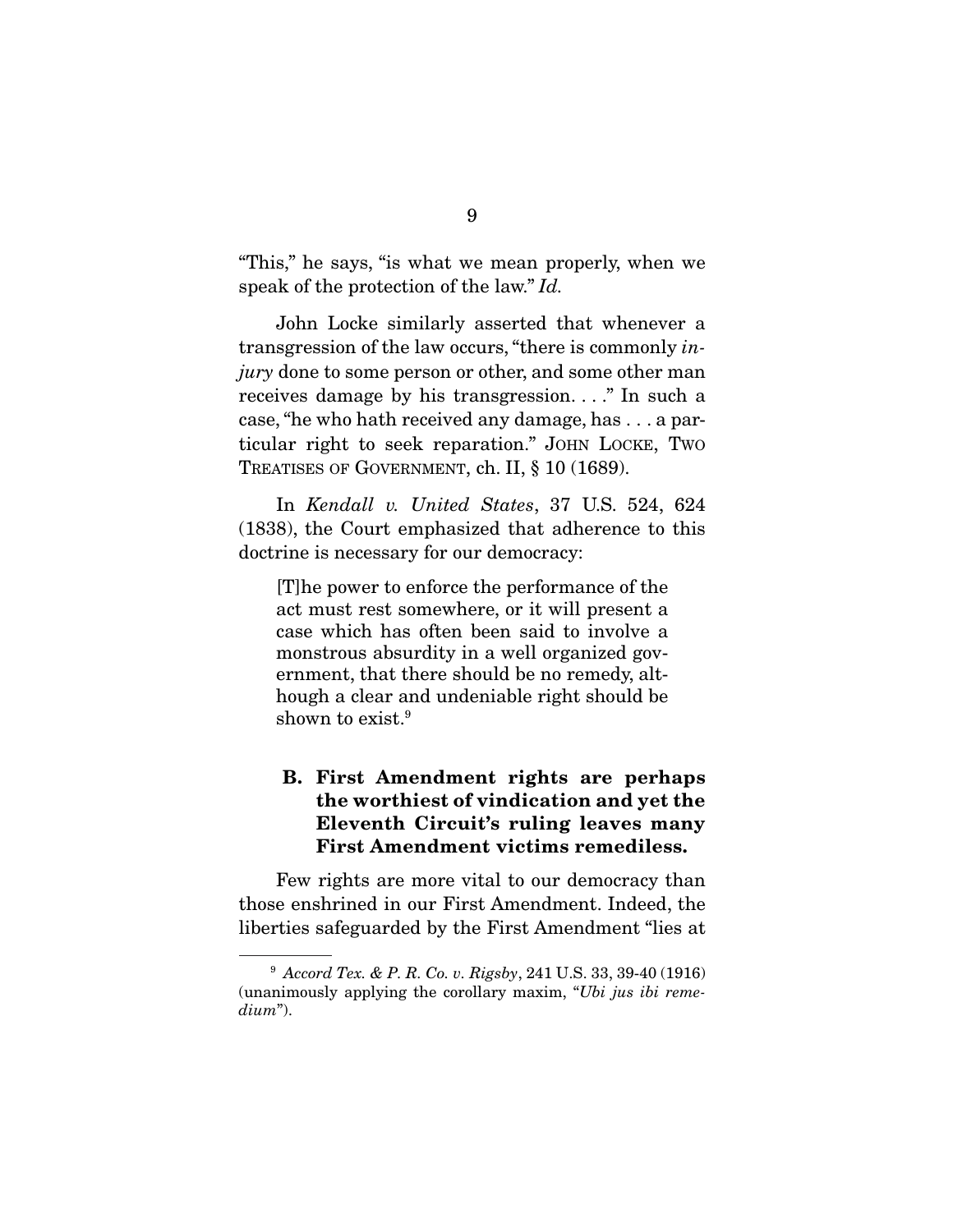$Schneider$  v. State, 308 U.S. 147, 161 (1939).<sup>10</sup> Thus, the "importance of proventing the restriction of opioyment" "importance of preventing the restriction of enjoyment stated.  $Id$ .

The primacy of the First Amendment to our repub-<br>lic has long been acknowledged by this Court. Justice Cardozo wrote: Cardozo wrote:

 $[F]$ reedom of thought and speech ... is the matrix, the indispensable condition, of nearly every other form of freedom. With rare aberrations a pervasive recognition of that truth can be traced in our history, political and lecan be traced in our linearity, political and le-<br> $\alpha$ al gal.

Palko v. State of Connecticut, 302 U.S. 319, 326-27 (1937). Several years later, Justice Rutledge reiterated  $\sum_{i=1}^{n}$ the

duty our system places on this Court to say<br>where the individual's freedom ends and the State's power begins. Choice on that border, now as always delicate, is perhaps more so where the usual presumption supporting legislation is balanced by the *preferred place*<br>given in our scheme to the great the indianengiven in our scheme to the great, the indispen-<br>sable democratic freedoms secured by the First Amendment. That priority gives these<br>liberties a sanctity and a sanction not liberties a sanctity and a sanction not

<sup>&</sup>lt;sup>10</sup> See also Miss. Women's Med. Clinic v. McMillan, 866 F.2d 788, 797 (5th Cir. 1989) ("The First Amendment retains a primacy in our jurisprudence because it represents the foundation of a democracy—informed public discourse."). mocracy—informed public discourse.").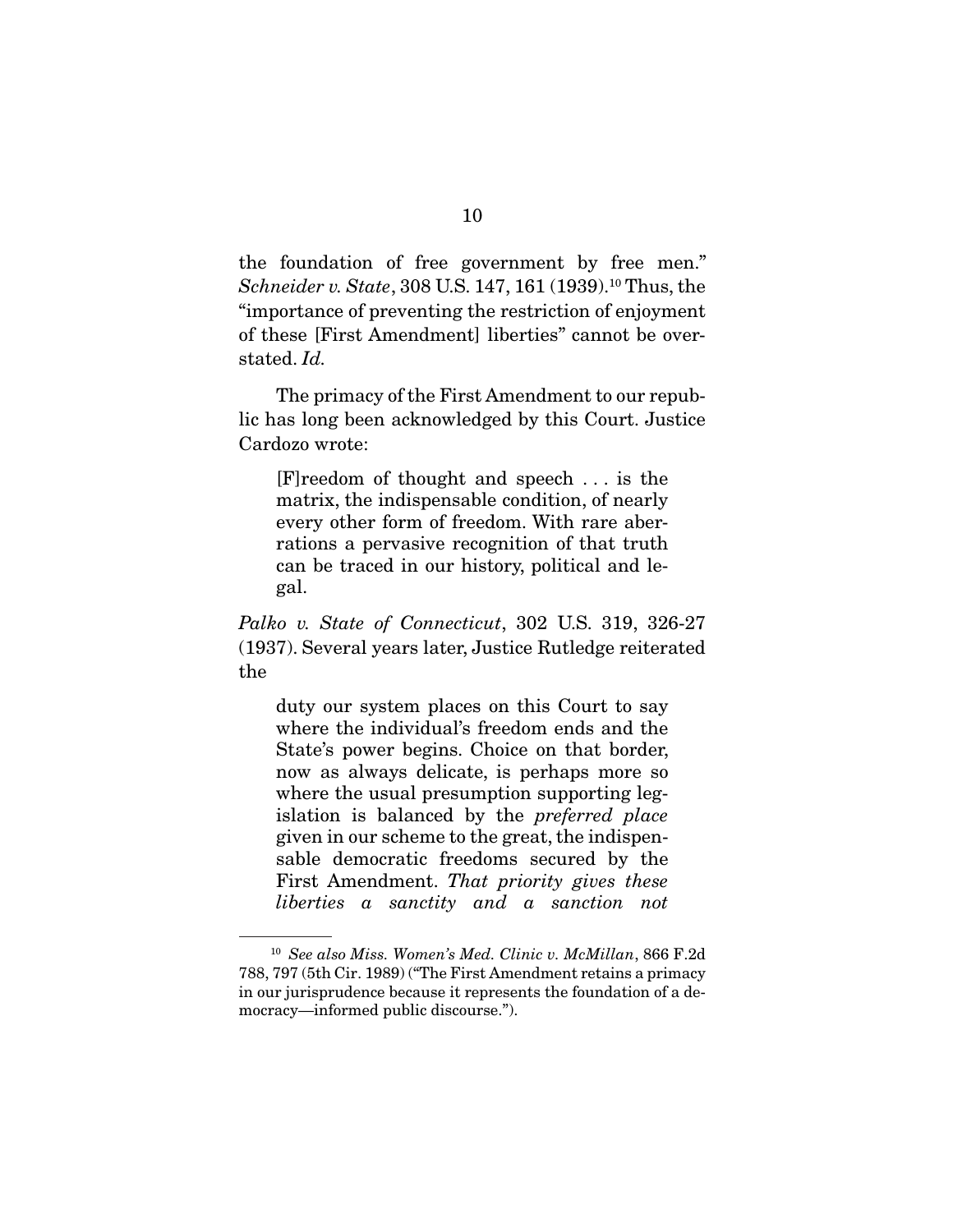permitting dubious intrusions. And it is the character of the right, not of the limitation, which determines what standard governs the which determines what standard governs the choice.

Thomas v. Collins, 323 U.S. 516, 529-30 (1945) (citations omitted, emphasis added).

The next year, this Court again stressed in *Marsh* v. Alabama, 326 U.S. 501, 509-10 (1946):

When we balance the Constitutional rights of<br>owners of property against those of the people to enjoy freedom of press and religion, as we must here, we remain mindful of the fact that must here, we remain mind on the fact that the latter occupy a preferred position.

See also Wallace v. Jaffree, 472 U.S. 38, 61 (1985) (recognizing "the fundamental place held by the Establishment Clause in our constitutional scheme") (citations mitted);  $NAACP$  v. Button, 371 U.S. 415, 433 (1963) as *supremely precious* in our society.") (emphasis added) .........<br>...

## **C. Nominal-damage awards are necessary to ensure scrupulous observance of the Constitution.**

Because First Amendment infringements rarely<br>cause actual damages and frequently stem from easilymootable policies, nominal damages are often the only  $\frac{1}{2}$  moothabites, now in the original damages are often the original damages  $\frac{1}{2}$ mechanism by which First Americanism are conclusions are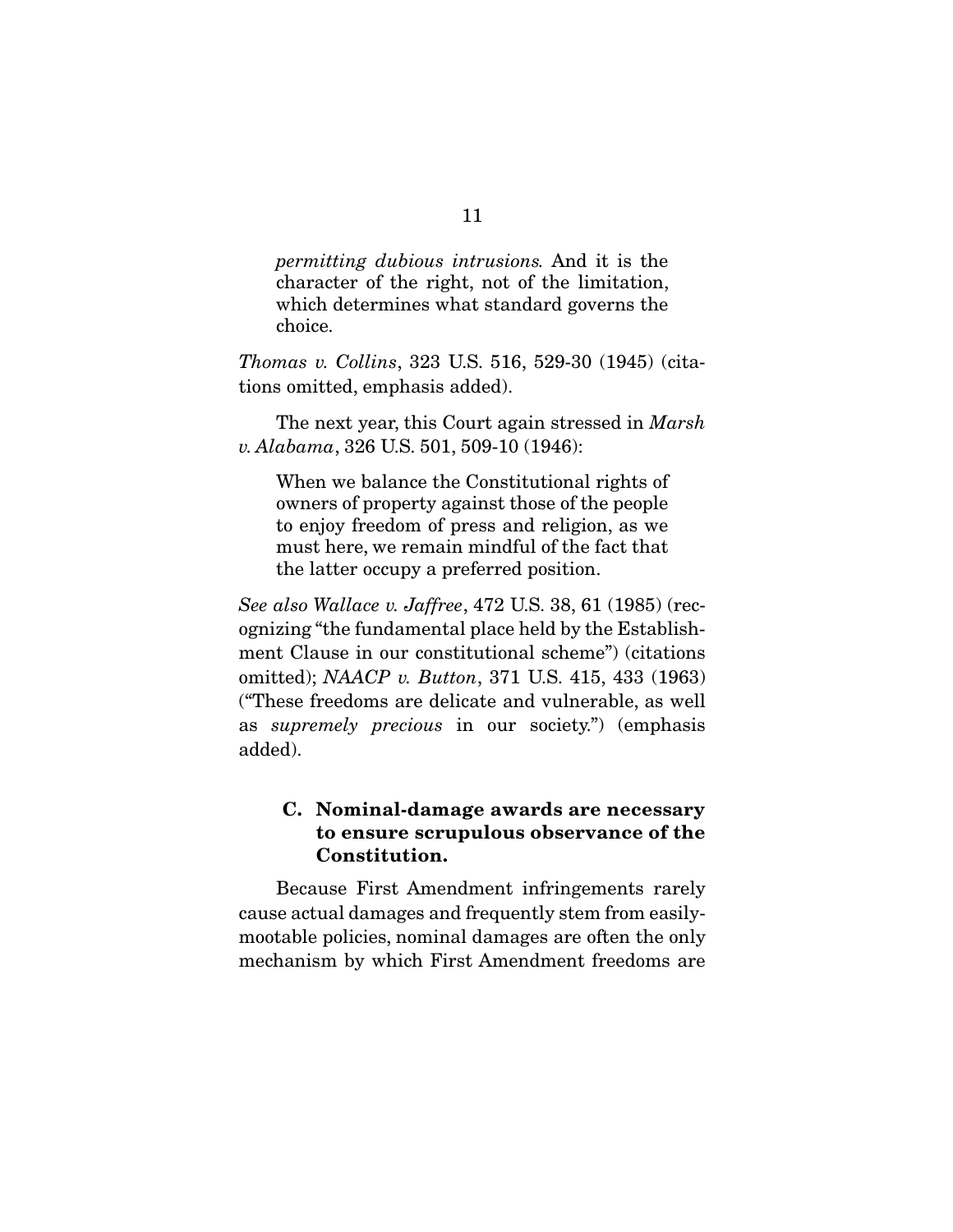vindicated and government violators are held accountable.<sup>11</sup>

By "making the deprivation of such rights action-<br>able for nominal damages ... the law recognizes the importance to organized society that those rights be  $\frac{1}{2}$  scrupulously observed." Carey v. Piphus, 435 U.S. 247,  $\frac{266}{1078}$  Thus, nominal damage awards are neces 266 (1978). Thus, nominal-damage awards are necessary to ensure "'scrupulous observance' of the Constitution." Manzanares v. City of Albuquerque, 628 F.3d<br>1937-1949 (10th Cir. 2010) (citing Carey, 435 U.S. 247) 1237, 1242 (10th Cir. 2010) (citing Carey, 435 U.S. 247).

When nominal damages are denied to a First<br>Amendment victim, society suffers. "Unlike most private tort litigants, a civil rights plaintiff seeks to vindicate important civil and constitutional rights that cannot be valued solely in monetary terms." City of<br>
Einergide v Binerg 477 U.S. 561, 574 (1986) "The Con-Riverside v. Rivera, 477 U.S. 561, 574 (1986). "The Constitution often protects interests broader than those of the party seeking their vindication. The First Amendment, in particular, serves significant societal interests." First Nat'l Bank v. Bellotti, 435 U.S. 765, 775-76<br>(1978)  $(1978)$ 

"Perhaps even more important to society, however, is the ability to hold a municipality accountable." is the ability to hold a municipality accountable.

<sup>&</sup>lt;sup>11</sup> E.g., Hunter v. Corr. Corp. of Am., 2017 U.S. Dist. LEXIS 199955, at \*16 (S.D. Ga. Dec. 5, 2017) ("the Court finds Defendants ... violated Plaintiff's rights under the Establishment Clause and awards Plaintiff  $$1.00$  in nominal damages... Plaintiff's claims for injunctive relief are moot."); Sears v. Thomas,<br>2017 U.S. Dist. LEXIS 186498, at \*6.(S.D. Fla. Nov. 8, 2017) (hold.  $2017$  U.S. Distribution  $2017$  C (S.D. Fla. Nov. 8, 2017) (holding that "Plaintiff 's free exercise claim for nominal damages may proceed" alone).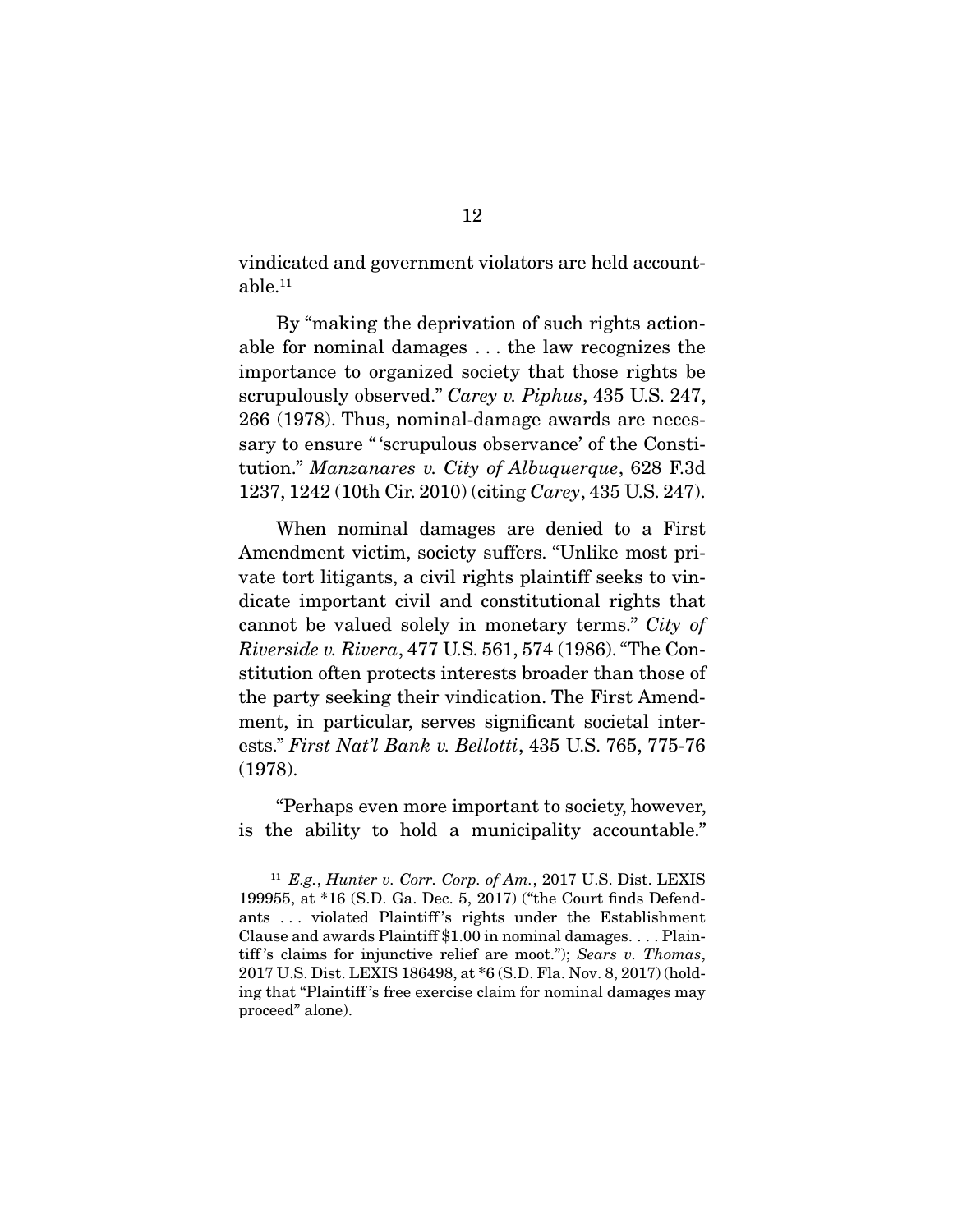Amato v. City of Saratoga Springs, 170 F.3d 311, 317-<br>18 (2d Cir. 1999). Nominal-damage awards "encourage the municipality to reform the patterns and practices."  $It$ . "When courts affirm the constitutional rights of cit-<br>izons, public officials are determed from violating other. citizens' rights in the future." *Popham v. Kennesaw*, 820 F.2d 1570, 1580 (11th Cir. 1987).

It follows that when, as here, an entire Circuit shuts the door to victims who have suffered a First Amendment violation on account of mootness, it invites and countenances government infringements. But as Justice Kennedy warned in Trump v. Hawaii:<br>"It is an urgant peopsity that efficials adhere to these "It is an urgent necessity that officials adhere to these constitutional guarantees.... An anxious world must know that our Government remains committed always to the liberties the Constitution seeks to preserve and protect, so that freedom extends outward, and lasts." protect, so that freedom extends outward, and lasts."  $138.21 \cdot 1393$  ( $239.29 \cdot 1393$ ) ( $29.929 \cdot 1393$ ) ( $29.99 \cdot 1393$ ) ( $29.99 \cdot 1393$ ) ( $29.99 \cdot 1393$ ) ( $29.99 \cdot 1393$ ) ( $29.99 \cdot 1393$ ) ( $29.99 \cdot 1393$ ) ( $29.99 \cdot 1393$ ) ( $29.99 \cdot 1393$ ) ( $29.99 \cdot 1393$ ) ( $29.99 \cdot 1393$ )

Sensibly then, this Court's precedent "obligates a court to award nominal damages when a plaintiff establishes the violation of [a constitutional right]." Far-<br>rar u Hobby 506 U.S. 102, 112, 12. (1992) (officing rar v. Hobby, 506 U.S. 103, 112-13 (1992) (affirming award of only nominal damages). The Eleventh Circuit's decisions are "difficult, if not impossible, to square with" Farrar. Flanigan's, 868 F.3d at 1274 n.4  $\left( \cdots \cdots \cdots \right)$ 

While such a glaring conflict with this Court's precedent should be reason alone to grant certiorari, the fact that the Eleventh Circuit's decisions threaten  $\frac{1}{\pi}$  the "foundation of free government by free mon"  $\sum_{i=1}^{n}$  foundation of free government by free mean,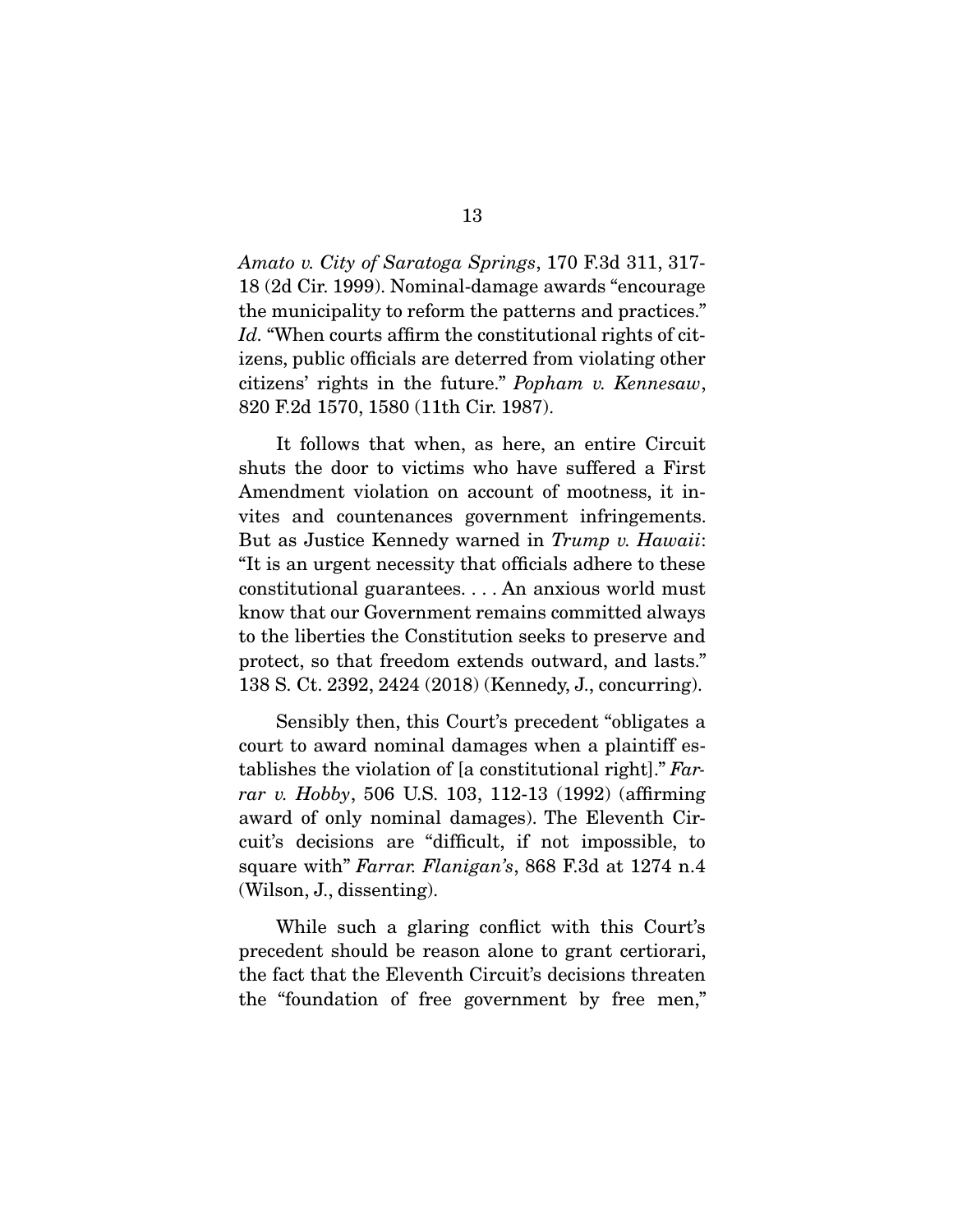Schneider, 308 U.S. at 161, by allowing governments to violate constitutional rights with impunity makes certiorari "an urgent necessity."  $Trump$ , 138 S. Ct. at 2424  $\zeta$  (and  $\zeta$ ),  $\zeta$  and  $\zeta$ 

**D. The Eleventh Circuit's treatment of nominal damages as equitable for mootness purposes but legal for qualified immunity purposes creates a "heads I win, tails you lose" government shield against victims of proven constitutional violations.** 

Prior to *Flanigan's*, the Eleventh Circuit properly treated nominal damages as legal rather than equitable relief. E.g., Carver Middle Sch. Gay-Straight All. v.<br>Seh Bd of Lake Ctv. Fla. 842 F 3d 1324-1330-31 (11th Sch. Bd. of Lake Cty., Fla., 842 F.3d 1324, 1330-31 (11th<br>Cir. 2016) ("[Plaintiffs"] demands for nominal damages are not moot.... [E]ven [if] injunctive or declaratory relief is unavailable.");  $McKinnon$  v. Talladega Cty.,<br> $Alg$ , 745 F.2d 1360, 1362 (11th Cir. 1984) ("Unlike de Ala., 745 F.2d 1360, 1362 (11th Cir. 1984) ("Unlike de-<br>claratory and injunctive relief, which are prospective remedies, awards for monetary damages compensate the claimant for alleged past wrongs.") (citation omitted). Indeed, consistent with the majority of the Circuits, the Eleventh Circuit "held *unambiguously* that a plaintiff whose constitutional rights are violated is entitled to nominal damages even if he suffered no compensable injury." Slicker v. Jackson, 215 F.3d 1225, 1231-32 (11th Cir. 2000) (emphasis added). 1231-32 (11th Circ 2000) (emphasis address).

The Eleventh Circuit has now decided that nominal damages are a unique form of relief that has all the nal damages are a unique form of relief that has all the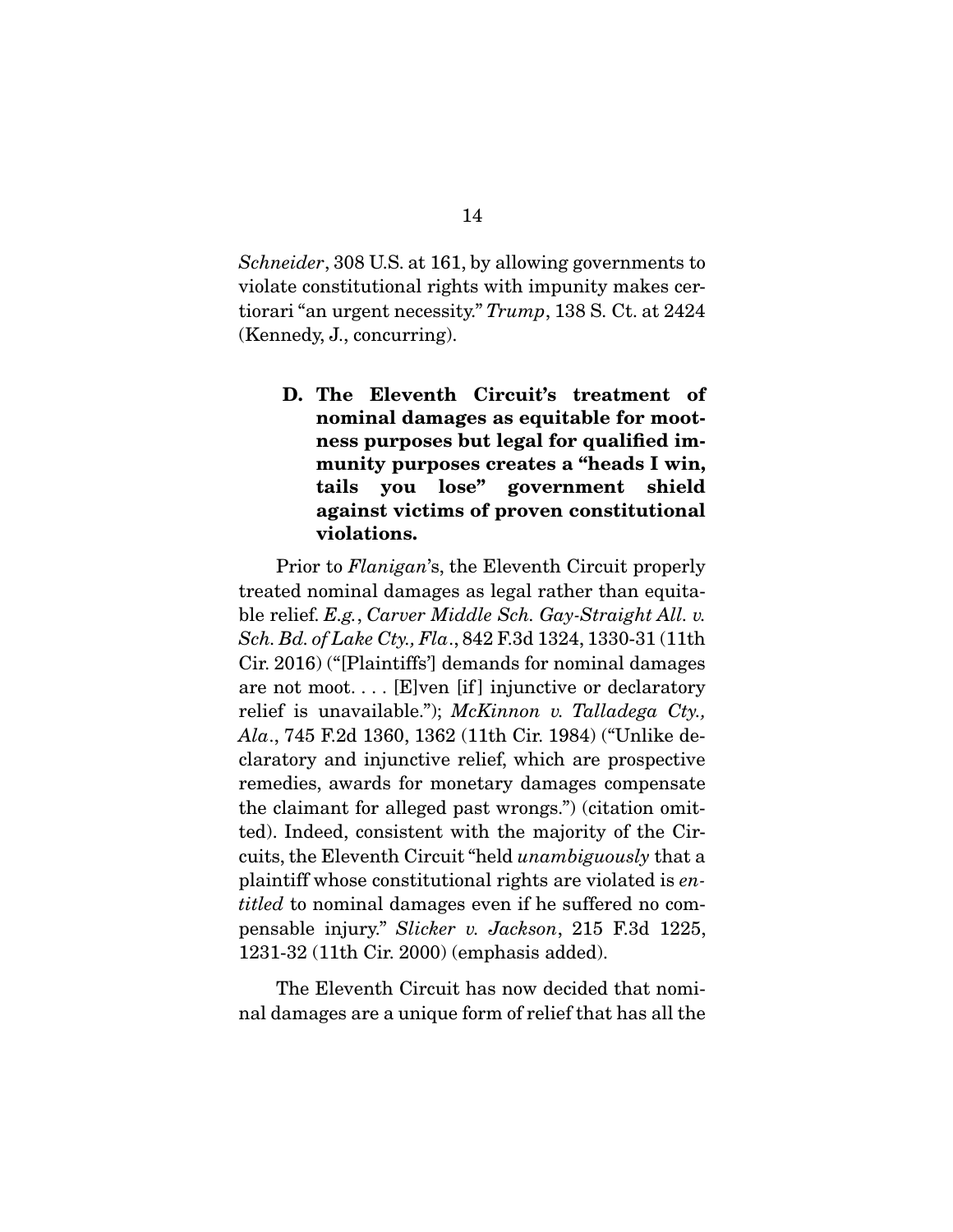downsides of legal and equitable relief. Specifically, the uitable relief for mootness purposes (*Flanigan's* and  $U_1$ Uzuegbunam), and legal for qualified immunity purposes. See Rowan v. Harris, 316 Fed. Appx. 836, 838 (11th Cir. 2008) (affirming qualified immunity against  $10$  and  $10$  and  $10$  and  $10$  affirming  $q$  immunity against the moment of  $10$ nominal damages*)*.

The Eleventh Circuit's decision in *Flanigan's* gives governments at least one free pass at violating a citizen's constitutional rights. But because equitable  $z$  claims are so easily mooted, and now under  $Uzueg$ bunam nominal-damages claims are mooted with them, the law never gets clarified. Qualified immunity then, gives gets clarified in the Flexenth  $\sigma$ 

 $12$  Other circuits have also recognized the legal nature of nominal damages by finding them to be barred by qualified immunity. See, e.g., Harper v. Poway Unified Sch. Dist., 318 Fed.<br>Appy 540, 541-42 (9th Cir. 2009) ("We are asked to award nom-Appx. 540, 541-42 (9th Cir. 2009) ("[W]e are asked to award nom-<br>inal damages on the basis of a school policy that is no longer in existence, [and] we decline to reach the difficult substantive constitutional question at issue. Instead, we ... conclude that the in- $\frac{1}{2}$  dividual defendants are entitled to qualified immunity."); Mellen v. Bunting, 327 F.3d 355 (4th Cir. 2003) (denying nominal dam-<br>ages after finding defendants entitled to qualified immunity); ages after finally defendants entitled to qualitate dimensions;<br>Hopkins v. Saunders, 199 F.3d 968, 977-978 (8th Cir. 1999) (hold-<br>ing that nominal damages claims are subject to qualified immunity); *Burns v. Pa. Dep't of Corr.*, 2009 U.S. Dist. LEXIS 45357 n.3<br>(E D Pa. May 27, 2009) ("Qualified immunity also bars nominal  $\frac{1}{2}$  damages"), aff 'd, 642 F.3d 163, 182 (3d Cir. 2011); Cummins v.<br>Campbell, 44 F.3d 847, 849 (10th Cir. 1994); For v. Rd, of Trs, of Campbell, 44 F.3d 847, 849 (10th Cir. 1994); Fox v. Bd. of Trs. of State Univ. of N. Y., 42 F.3d 135, 141 (2d Cir. 1994); Hicks v. Feeney, 850 F.2d 152, 155 n.4 (3d Cir. 1988); Rheuark v. Shaw, 628 F.2d 297, 299 (5th Cir. 1980). 628 F.2d 297, 299 (5th Cir. 1980).